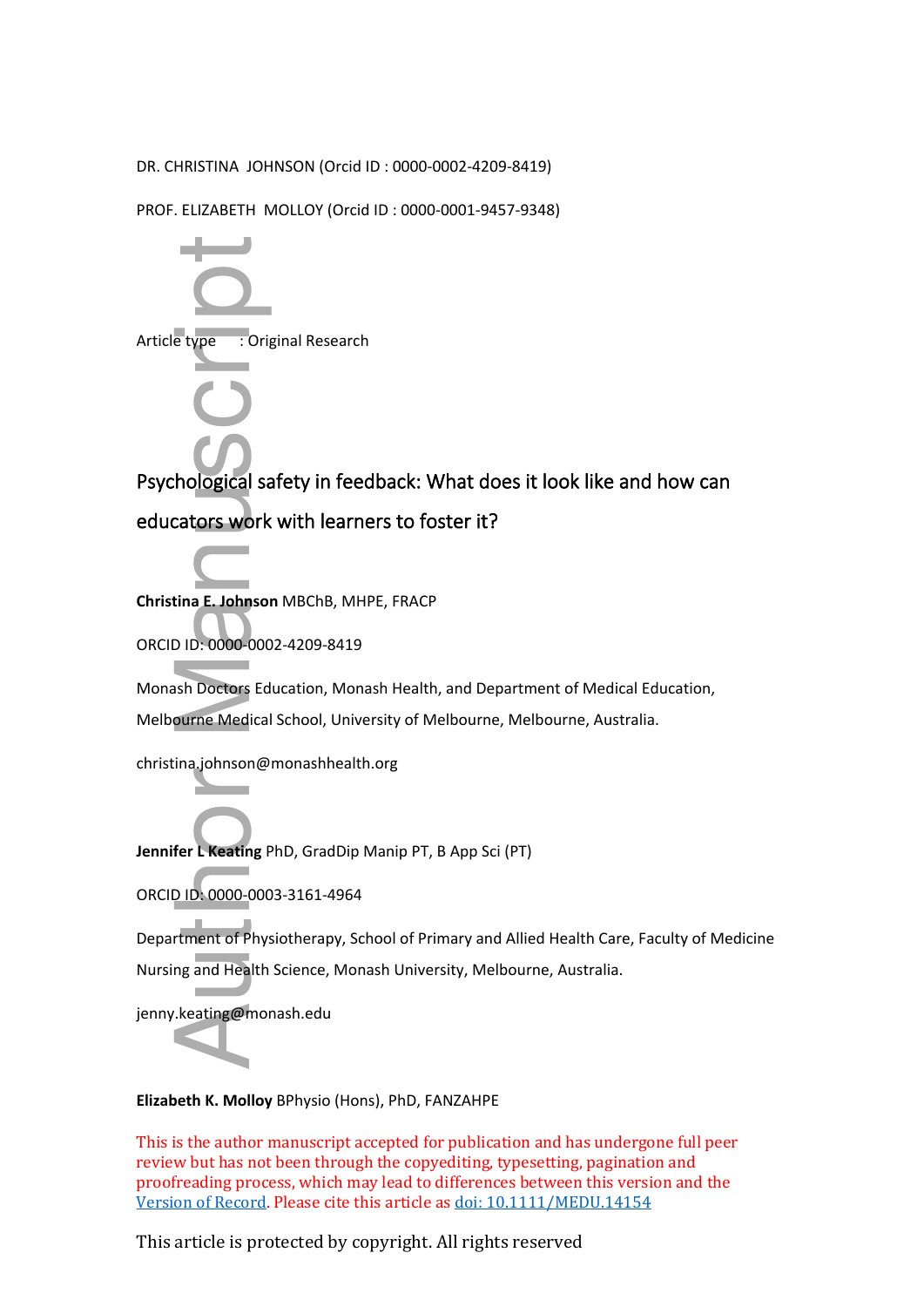### ORCID ID: 000-0001-9457-9348

Department of Medical Education, Melbourne Medical School, University of Melbourne, Melbourne, Australia.

[elizabeth.molloy@unimelb.edu.au](mailto:elizabeth.molloy@unimelb.edu.au)

**Corresponding author:** Correspondence should be addressed to Christina Johnson, Monash Doctors Education, McCulloch House, Monash Medical Centre, Clayton, Victoria 3168 Australia; telephone: 613-9594 3743; email: [Christina.Johnson@monashhealth.org](mailto:Christina.Johnson@monashhealth.org)

**Keywords**: psychological safety, feedback, formative feedback, effective feedback, health professions education, workplace learning, professional development

# Abstract

Context: Feedback conversations play a central role in health professions workplace learning. However, learners face a dilemma: if they engage in productive learning behaviours (such as asking questions, raising difficulties, offering opinions or contesting ideas), they risk exposing their limitations or offending the educator. This highlights the importance of psychological safety in encouraging learners to candidly engage in interactive dialogue and the coconstruction of knowledge. Previous research has recommended that building safety, trust or an educational alliance is key to productive feedback encounters. Yet it is unclear how to translate this into practice. Hence our research question was: what does psychological safety look like in workplace feedback and how can educators work with learners to foster it? elizabeth.mollolyerunmelb.edu.au<br> **Corresponding author:** Correspondence should be addressed to Christina John<br>Doctors Education, McCulloch House, Monash Medical Centre, Clayton, Victoria<br>
Australia, Felephone: 613-9594 37

Methods: We analysed 36 videos of routine formal feedback episodes in clinical practice involving diverse health professionals. A psychologically safe learning environment was inferred when learners progressively disclosed information and engaged in productive learning behaviours during the conversation. We used thematic analysis to identify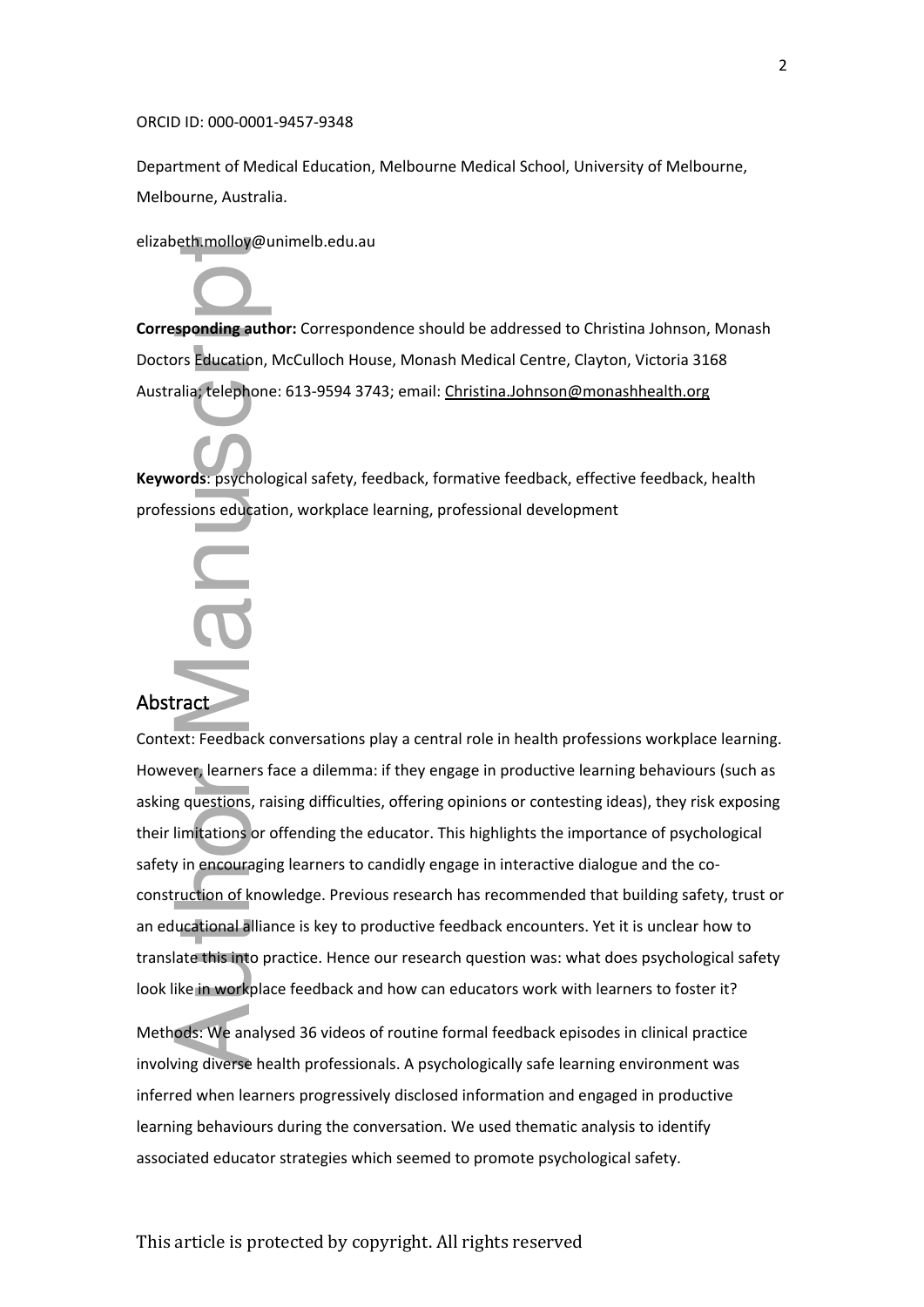Results: Four themes were identified: 'Setting the scene for dialogue and candour', 'Educator as ally', 'A continuing improvement orientation' and 'Encouraging interactive dialogue'. Educators approaches captured within these themes, seemed to foster a psychologically safe environment by conveying a focus on learning and demonstrating respect and support to learners.

Conclusions: This study builds on claims regarding the importance of psychological safety in feedback by clarifying what psychological safety in workplace feedback conversations might look like and identifying associated educator approaches associated. The results may offer educators practical ways they could work with learners to encourage candid dialogue focused on improving performance.

## Introduction

Feedback plays a central role in workplace learning in health professions education.<sup>1-4</sup> Commonly in clinical practice, this involves a senior clinician ('educator') and a junior clinician ('learner') discussing the learner's performance. This may be in formal settings, such as workplace-based assessments or end-of-attachment appraisals), or embedded informal discussions, such as after a clinic or during wound-closure in theatre. The aim of feedback is to assist learners to understand what 'quality work' looks like and how their work compares with these standards, and to use this performance information to implement practical strategies to improve performance.<sup>5-9</sup>

 $10$ To achieve these aims, there is consensus in contemporary feedback literature, underpinned by social constructivist stance, that learners' active engagement is essential. Learning conversations offer opportunities for learners to refine their understanding and contribute to shaping co-constructed ideas.<sup>5,11</sup> For example, learners might articulate a thoughtful self-assessment by comparing their own performance with the desired performance. This process of reflection and evaluative judgement engenders valuable learning in itself (as well as offering further avenues for learning).<sup>9,12,13</sup> In addition, dialogue between an educator and learner offers the opportunity for a catalytic reaction, as their different perspectives interact, to co-create new insights and strategies uniquely tailored to assist the learner.14-17 All this requires a learner to candidly reveal their learning needs and negotiate the design of an improvement strategy that will work for them.<sup>18</sup> On the other iearners<br>Conclusions: This study builds on claims regarding the importance of psychological safe<br>Conclusions: This study builds on claims regarding the importance of psychological safe<br>freedback paralysim what psychologica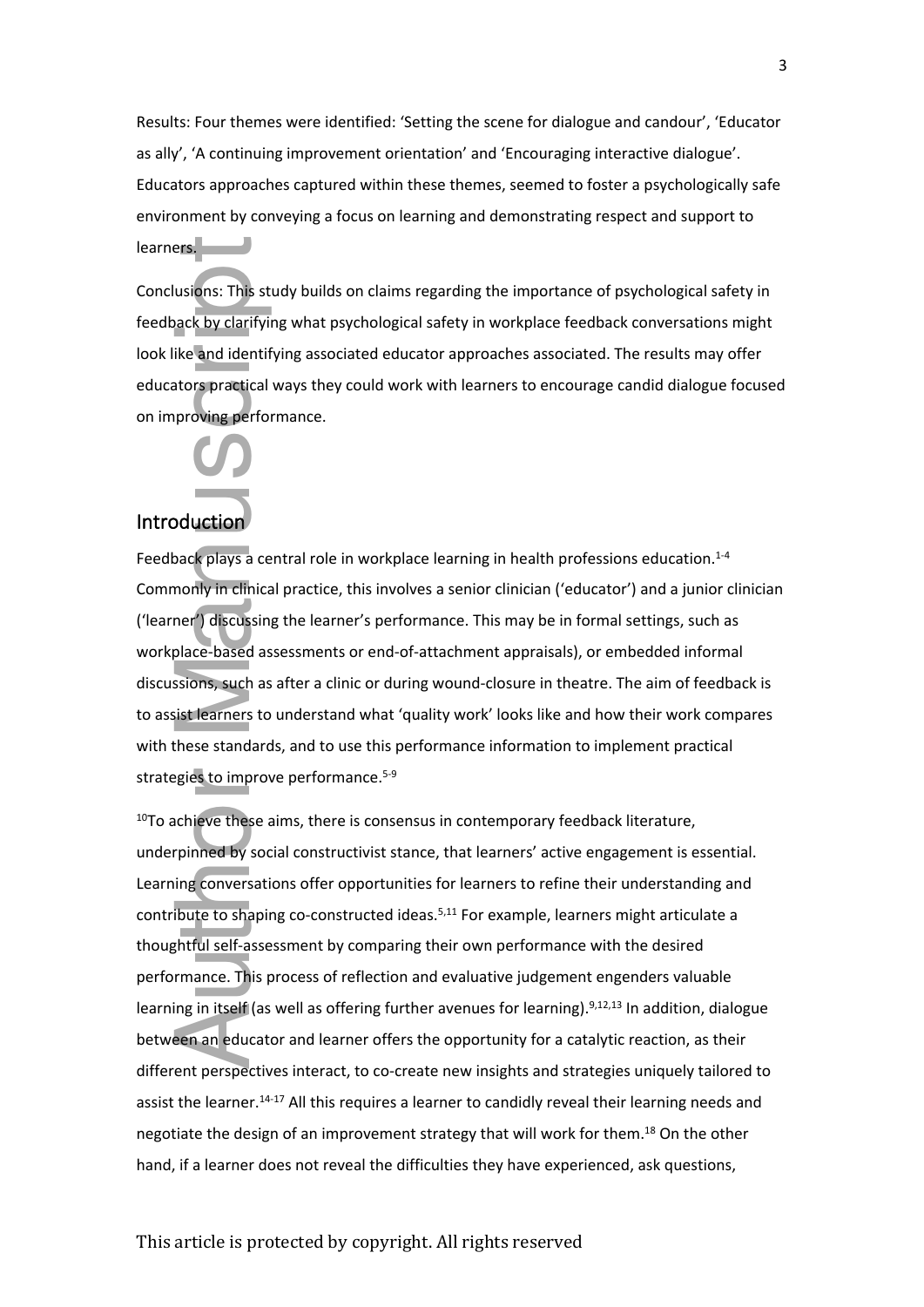propose their own ideas (even if partial or flawed) or contest an idea, then an educator's advice may not be sufficiently relevant, useful or acceptable for the learner to put into practice.<sup>17</sup>

However, despite the espoused importance of learner participation in optimising feedback outcomes, this does not appear to have been translated into routine practice. Observational studies have reported that feedback commonly comprises 'one-way' information provision, dominated by the educator.<sup>19-21</sup> Learners often report that educators' comments are not specific, clear or actionable and they struggle to 'make sense' and 'make use' of it.<sup>22-26</sup>

To counter this lack of learner involvement, there has been increasing focus in the literature on the value of the educator-learner relationship in creating safe spaces to allow for learner contribution. In health professions education, Ende called for the learner and educator to work 'as allies'.<sup>27</sup> The R2C2 feedback model includes 'relationship building' as the first phase, with the goal to 'build a positive relationship based on trust and respect'.<sup>14,28,29</sup> The concept of an 'educational alliance' has also been proposed, derived from the 'therapeutic alliance' in psychotherapy. A strong therapeutic alliance is said to exist when a client believes the therapist shares with them a positive bond, the same therapeutic goals and strategies for working towards them. Junior doctors, who felt a strong educational alliance with their supervisors, reported seeking feedback, being open and honest during discussions and implementing planned strategies.<sup>30,31</sup> In higher education, Carless explored the role of trust in dialogic feedback.<sup>32</sup> He used a definition by Tschannen-Moran that trust is one's willingness to be vulnerable to another based on an investment of faith that the other is open, reliable, honest, benevolent, and competent.<sup>33</sup> Carless asserted that trust was essential if learners were to take risks and fully engage in challenging learning activities that may reveal their weaknesses. outcomes, this does not appear to have been translated into coutine practice. Observations<br>studies have regorited that feedback commonly comprises 'one-way' information provision,<br>dominated by the educator-<sup>20</sup> <sup>21</sup> is tar

We propose that psychological safety is an overarching construct that ties these concepts together (working as allies, the educator-learner relationship and trust), which has a powerful influence on engagement and learning. Drawing on Edmondson's work within psychology, psychological safety may be defined as "a shared belief that the educator-learner relationship is safe for interpersonal risk taking", which creates 'a sense of confidence that [the educator] will not embarrass, reject or punish [the learner]...due to mutual respect and trust".<sup>34</sup> Edmondson's research exploring interpersonal dynamics and healthcare outcomes found that, in nursing teams with high psychological safety, productive learning behaviours were

4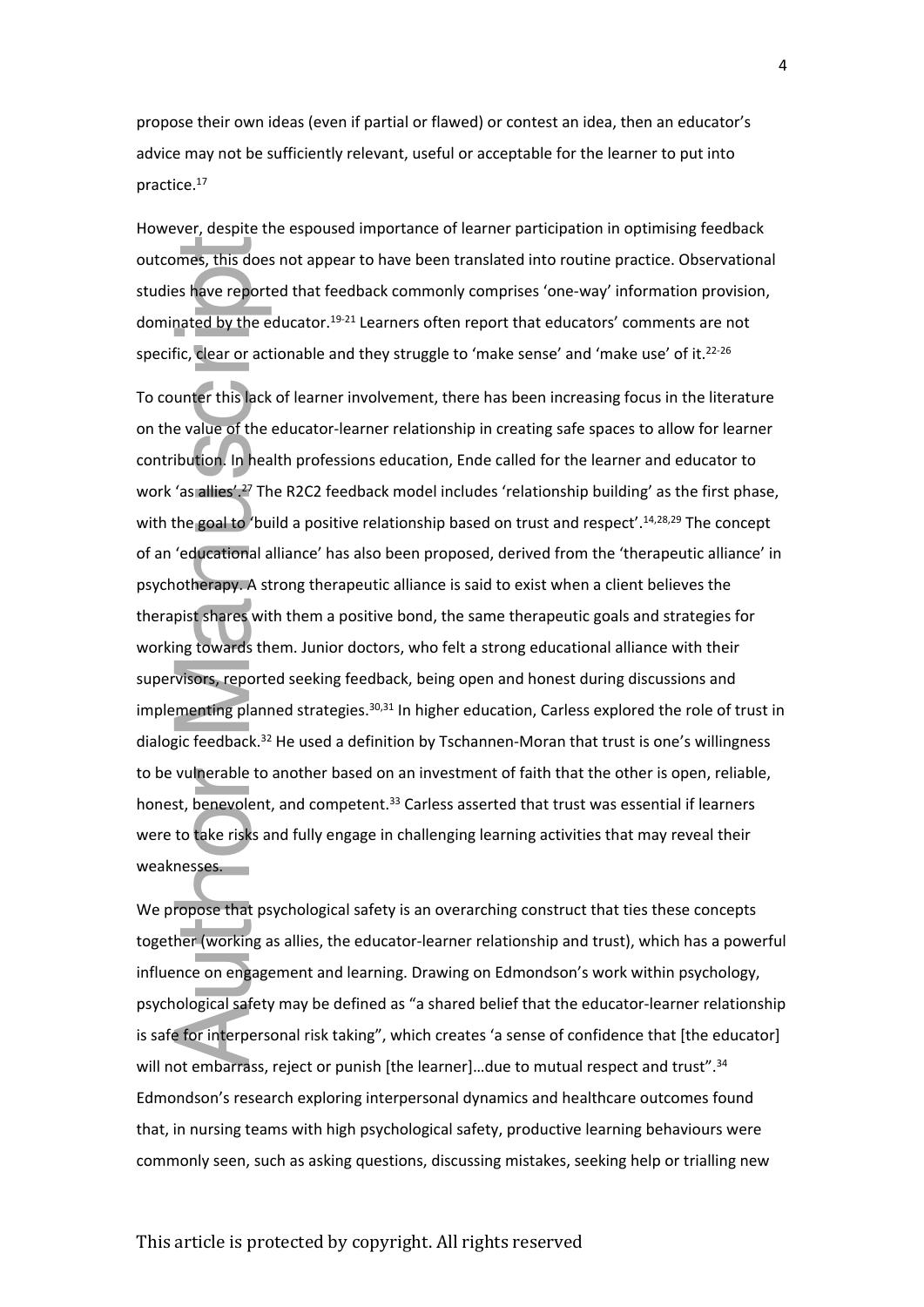ideas. The environment was characterised by respect for others' expertise; trust that people had good intentions and were invested in others' success; and interest, acceptance and care for people as individuals.<sup>34</sup> Team leaders held high standards and were continually seeking to improve. Yet they were also supportive, coached their team, minimised hierarchy, were not defensive when challenged, and role modelled learning behaviours.<sup>34</sup>

The effect of psychological safety on learning and performance has been demonstrated in other areas of healthcare.<sup>35-38</sup> In simulation-based education, the importance of psychological safety is particularly emphasised; it is explicitly labelled as a goal at the outset and both educators and learners commit to ground rules that 'realise it' in practice.<sup>39-41</sup> In the area of doctor-patient communication, psychological safety promotes greater patient involvement and free flow of information between doctor and patient, which results in more accurate assessments, shared decision making, resolution of uncertainties, implementation of plans and improved clinical outcomes.<sup>42</sup>

Applying this to feedback interactions, it may be that psychological safety is a key mediator encouraging or deterring learners' participation. When learners use productive learning behaviours, they may reveal previously undetected limitations and trigger adverse responses from the educator, for example a disparaging remark, lower grading or exclusion from a group of the 'favoured few'.29,34,43 Potential threats are amplified when educators are senior health professionals with power over learners' progress, such as responsibilities for summative assessments or professional references.<sup>44,45</sup> Medicine, in particular, has a powerful hierarchy.46,47 Hence a learner may decide to keep quiet, or, at least, to control the risk by regulating their exposure. The key question for any learner contemplating what to volunteer during a feedback conversation is: 'What is the likelihood that I will be respected, accepted and assisted or the opposite, that I will be humiliated, reprimanded or judged as inept?'29,39,46,47 defensive when challenged, and role modelled learning behaviours.<sup>34</sup><br>The effect of psychological safely on learning and performance has been demonstrated in<br>the firesa. of healthcare  $r^{2\alpha}$  in simulation-based elucation

If educators could work with learners to maximise psychological safety, feedback conversations might be transformed. Learners might honestly reflect on their performance, explain their reasoning, reveal their difficulties, ask questions, propose their own ideas for improvement or contest educators' comments. If these learner contributions interacted with valuable educator inputs, the resulting co-construction of knowledge could substantially enhance learning outcomes. While this construct of psychological safety has been the focus of research in other contexts, the manifestation of psychological safety in workplace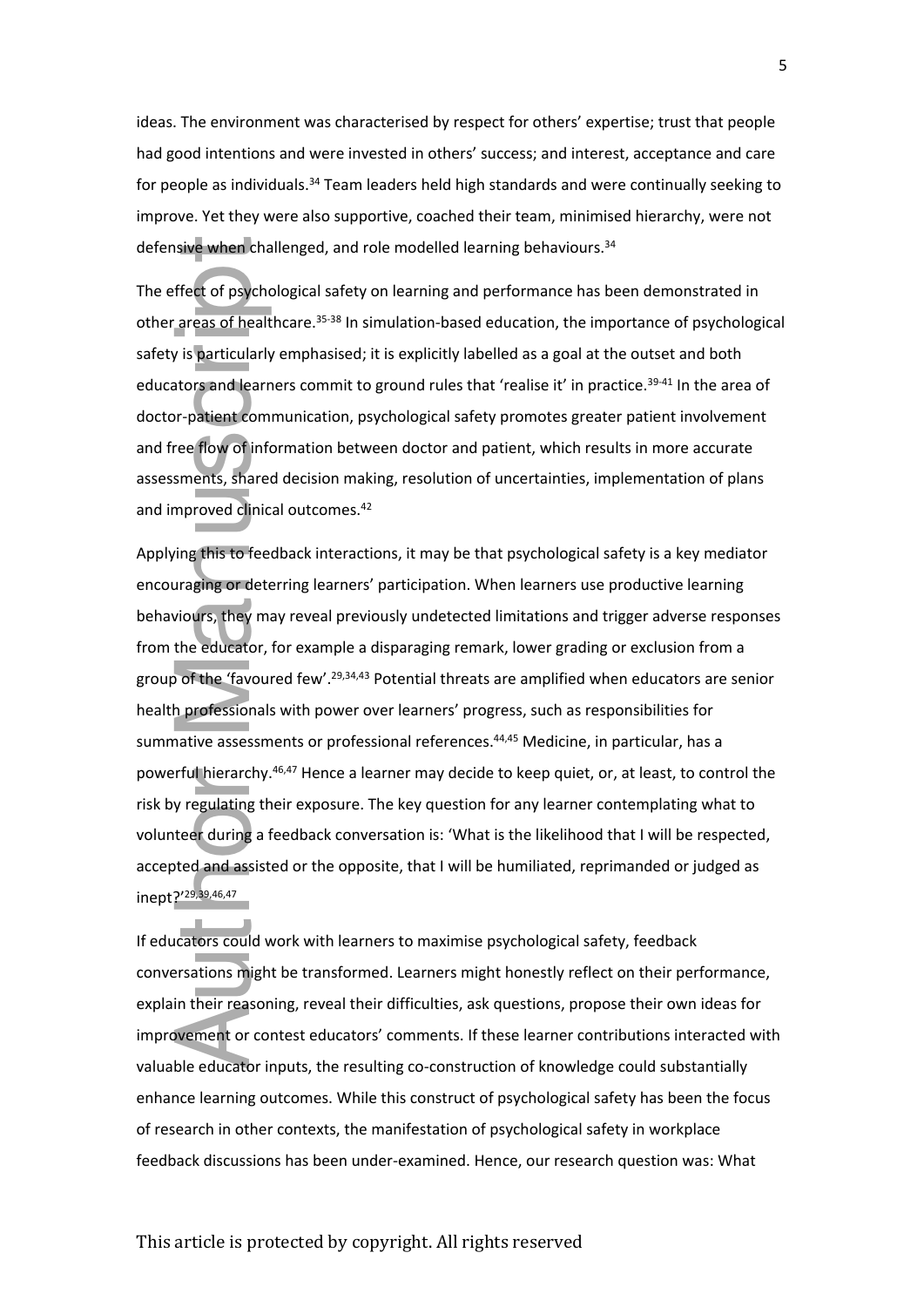does psychological safety look like in workplace feedback and how can educators work with learners to foster it? Our definition of feedback, and the theoretical positioning of this research, sits within social constructivism with acknowledgement of the interdependence of social processes in knowledge generation.<sup>48</sup>

# Method

### *Collection of videos of feedback episodes*

As part of a broader program of research investigating feedback practices, we collected selfrecorded videos of formal face-to-face feedback episodes in routine clinical practice. Participants involved health professional educator-learner pairs who were working together, within a major Australian hospital network.<sup>19</sup> During recruitment, diversity was sought by rolling advertising to potential participants, with consideration of key factors including health profession and specialty, gender and supervisor experience (educators) or training level (learners). All participants gave written informed consent. Ethics approval for this study was obtained from the health service and university human research ethics committees (References: 15233L and CF13/1912-2013001005 respectively).

Videos were professionally transcribed verbatim and one researcher checked accuracy by watching the videos while reading transcripts (CJ). While viewing videos, initial impressions and observations were recorded as memos, and educators' practice was analysed using the Feedback Quality Instrument (FQI). The FQI is designed to assist educators in facilitating high quality, learner-centred feedback, aligning with a social constructivist paradigm. FQI items describe observable educator behaviours considered to engage, motivate and enable a learner to improve. Items were developed through a process involving an extensive literature review to identify information that substantiated ways educators could promote beneficial learner outcomes and a Delphi process with a panel of experts.<sup>19,49</sup> During further testing and refining of the FQI, the gap in the literature on psychological safety became apparent (as described in the Introduction), which was the inspiration for this study. We chose to focus on the educator's role because of their power to steer feedback interactions. **Method**<br>Collection of videosof freedback episodes<br>Separation and the feedback seriestigating feedback practices, we collected<br>recorded videos of tormal face-to-face freedback episodes in routine clinical practice.<br>Freedoc

### *Data collection and analysis for this study*

In this study we looked for signs of psychological safety and associated educator approaches which seemed to help achieve the conditions that enabled candid learner contributions. We reasoned that learners' propensity to be forthcoming and participate in 'risks for the sake of learning' were indicators of learner psychological safety. Hence, we searched for occasions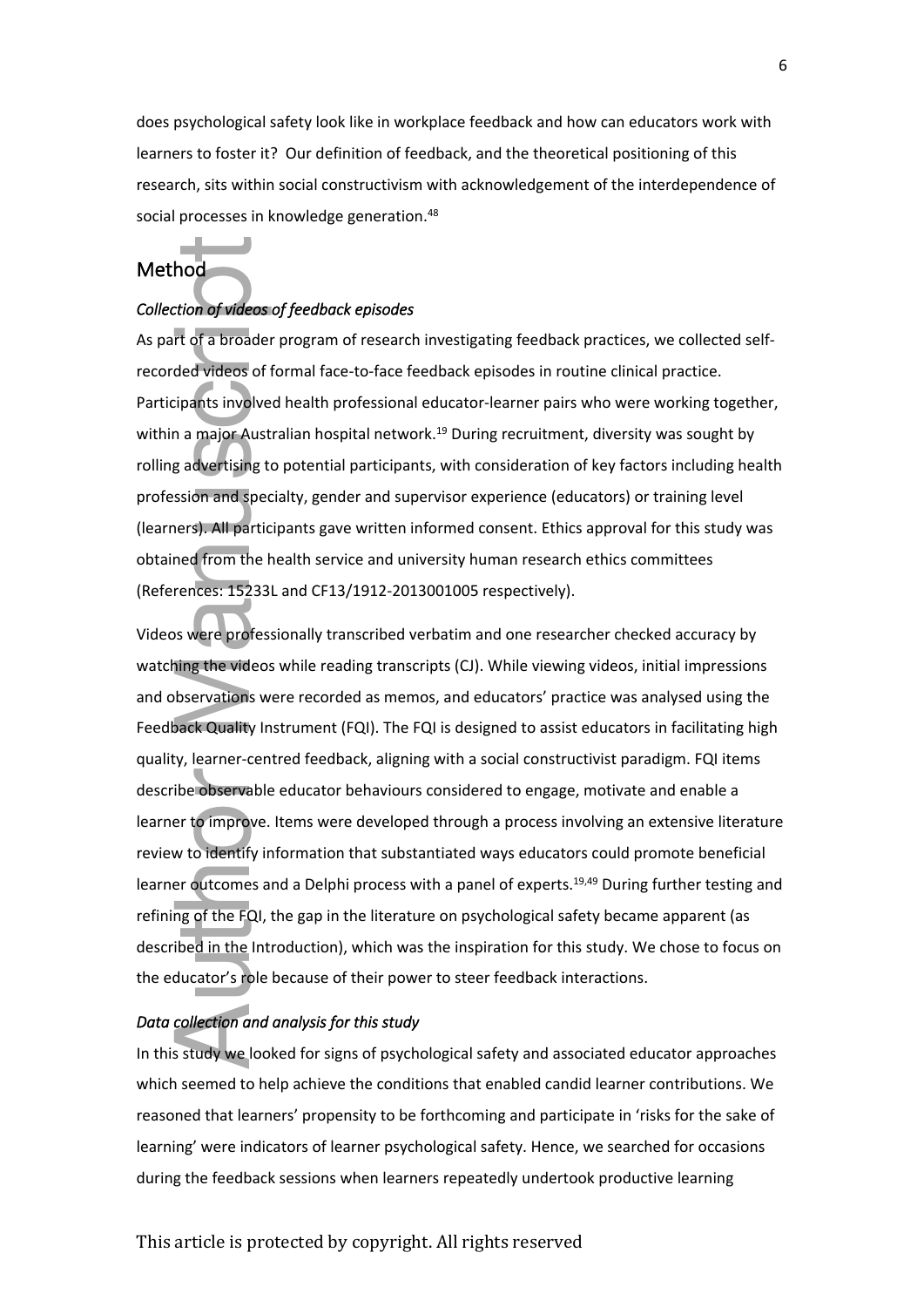behaviours, particularly when learners became progressively more candid about their learning needs. Examples of these learning behaviours included sharing information, describing a difficulty, identifying their own sub-standard performance, naming a learning need, asking for help, asking a question or proposing a solution.<sup>34</sup> We then looked for corresponding educator behaviours that seemed to promote this form of engagement. We also looked for educator behaviours previously proposed to promote psychological safety in clinical and simulation-based conversations.34,39,40,50

Transcripts were inductively coded according to principles of thematic analysis, guided by our research question focussing on psychological safety and sensitised by our theoretical framework of social constructivism.<sup>51</sup> Ten transcripts of videos rated most highly using the FQI (reflecting a greater number of quality educator behaviours observed) were used to develop a coding framework, as these seemed most likely to involve a psychologically safe environment. First, four transcripts were open coded independently by each researcher, then researchers met to discuss and create an initial set of codes. Following this, a further six transcripts were coded independently then discussed in pairs (three by CJ and EM; three by CJ and JK), using and modifying the initial coding framework. Further team discussions led to consensus on a final coding framework with operational definitions and codes with similar properties grouped together. It included markers suggesting when learners felt psychologically safe and when they did not, noting corresponding educator behaviours. corresponding educator behaviours that seemed to promote this form of engagement. We<br>also looked foreeducator behaviours previously proposed to promote psychological safety in<br>divided and simulation-based conversations,<sup>24</sup>

The lead researcher (CJ) then re-watched each video and re-coded all transcripts using the analytical framework utilising NVivo 12 (NVivo version 12.5.0, QRS International). Interpretation and assimilation of codes, with descriptive quotes, into themes occurred at three separate research team meetings, with the final key themes agreed by consensus. In each meeting, a constant comparison process was utilised to identify consistencies and differences in coding between researchers.<sup>52</sup> Repeated examination of the transcripts and coded data increased the likelihood that themes were grounded in the data.

### *Theoretical framing*

Social constructivism is the theoretical framework underpinning our interpretation of productive feedback interactions. According to social constructivism, knowledge is created during the process of people interacting, particularly through discussion; hence the learning is specific and intrinsically linked to the context and people involved.<sup>53</sup> As effective feedback depends on a learner implementing desired changes, it is crucial for the learner to play an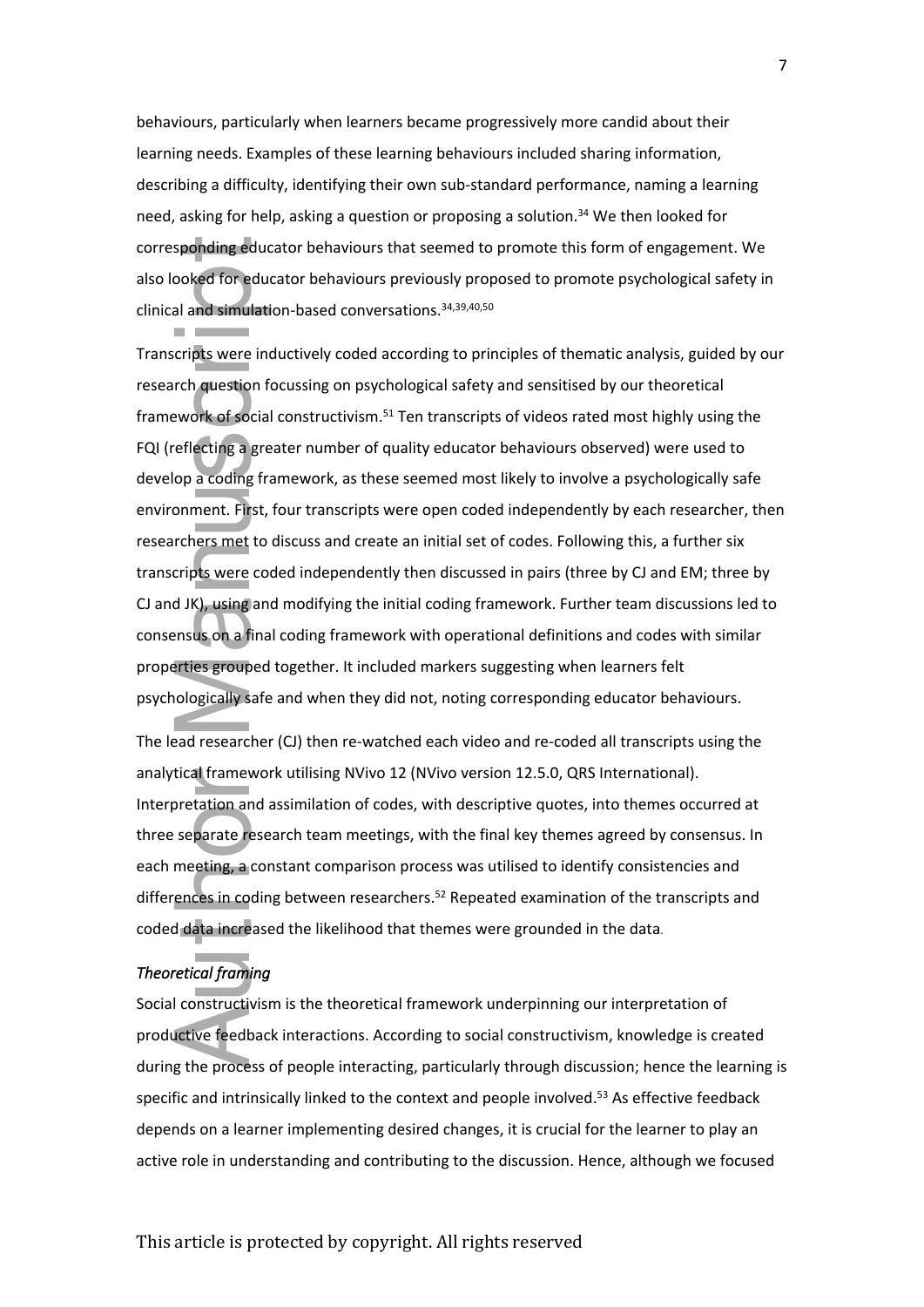on educators' approaches to helping establish psychological safety, we used learners' behaviours to signpost periods during the feedback interaction that we wanted to examine more closely. In our analysis of psychological safety using observational methods, we are aware of the risks of interpreting a phenomenon that is 'held' or 'experienced' by individuals. However, we viewed evidence of learner risk-taking and co-construction of knowledge as markers of an interaction that was enabled (or limited) by psychological safety.

### *Reflexivity*

Reflexivity, the influence of the researchers' own perspectives, beliefs and experiences, on the interpretation of the data, was explicitly recognised and discussed. CJ is a physician, medical educator, and researcher with a special interest in feedback, who works at the health service involved in this study. JK and EM are both physiotherapists with extensive expertise as health professions educators and researchers in feedback and workplace based assessment. Their employment is university-based and not linked with the health service in this study.

### Results

Thirty-six feedback sessions were collected. Participants included 34 educators (26 medical across 9 specialties, 4 nursing, and 4 physiotherapy professionals with a range of supervisor experience; 16 (47.1%) were male) and 35 learners (students and clinicians with a range of experience; 12 (34.3%) were male). Feedback was related to a specific task in 25 (69.4%) videos and a mid/end-of-attachment appraisal in 11 (30.6%) videos. Most of these feedback occasions were formative in nature but some served as summative contributions to longitudinal evaluations. However, we viewed evidence of learner risk-takind<br>markers of an interaction that was enabled (or lim<br>Reflexivity, the influence of the researchers' own<br>the interpretation of the data, was explicitly recog<br>medical educator

Educators used a variety of approaches to promote psychological safety. This included educators' setting the scene for a candid feedback interaction, positioning themselves as allies alongside the learner, focusing on continuing improvement and encouraging interactive dialogue, which signalled to learners that honest contributions were expected and valued. Four key themes are presented below with illustrative quotes.

### Theme 1: Setting the scene for dialogue and candour

When feedback sessions began, many educators simply announced the topic for the session, for example: '*So we're going to talk about the surgery today'* [V4] and then moved swiftly onto performance evaluation.

A few educators did more to set up the interaction. Here, an educator highlighted the aim of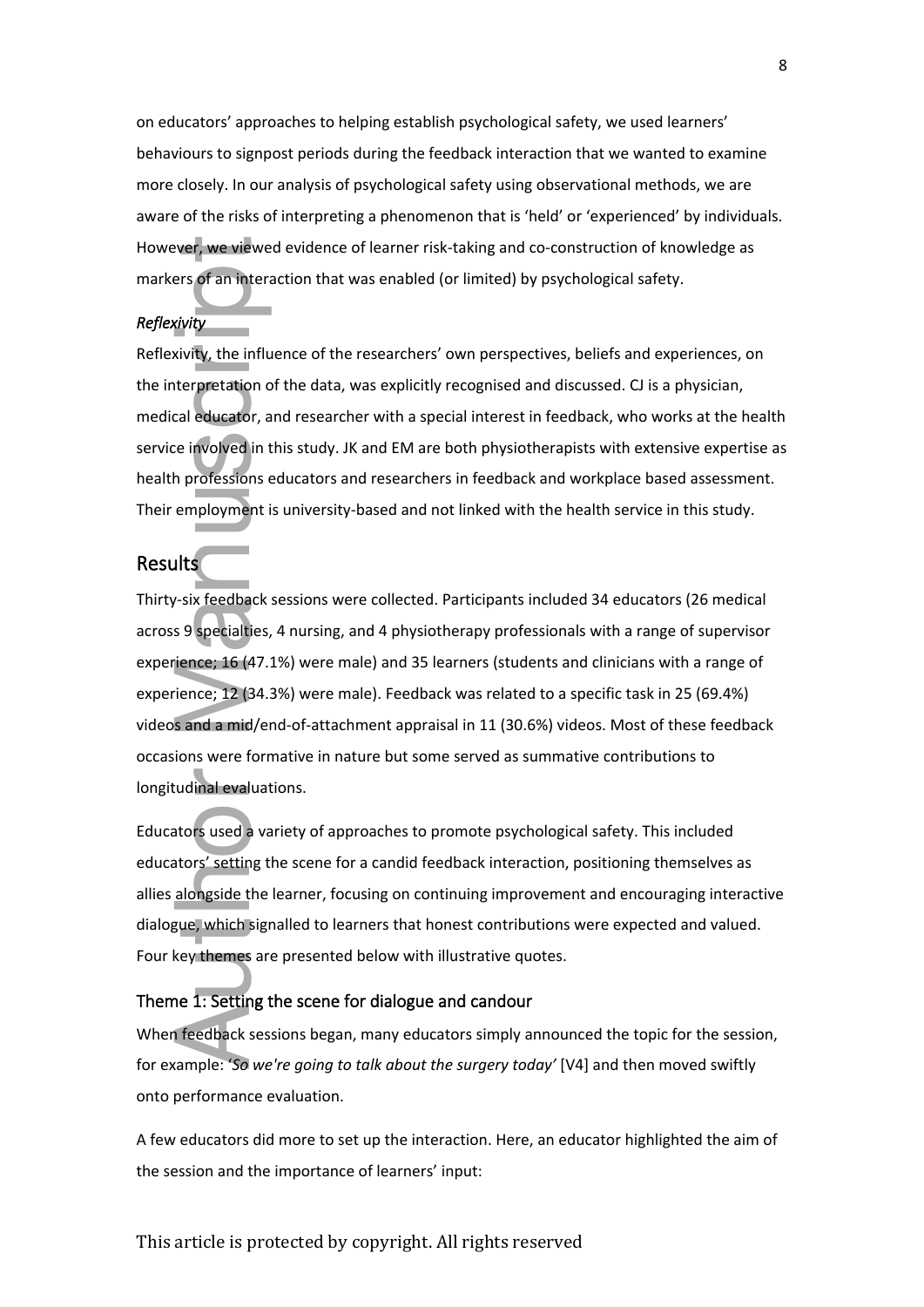*Educator: It's midway through the rotation, so it's a good opportunity to…touch base and see where things are at, see how you feel things are going, and…make sure things are on track. So, from your perspective, how do you feel the…rotation is going so far? Learner: For me, the rotation has been very amazing. Psychiatry has always been my weakest area during my medical training, and that's one of the main reasons that I have requested to come here. [I] don't normally do a comprehensive psychiatric assessment…so I find that it is quite challenging. But, on the other side, I'm learning combining mental health along with the medical issues…I find that…very rewarding. [V19]*

In this next example, the educator proposed their plan for the session, so the learner knew what to expect. Yet the most outstanding feature was the educator's explicit invitation for the learner to contest their comments or ask questions, thereby encouraging productive learning behaviours:

*We've just gone through a clinical scenario and what I'd like to do is talk about a couple of aspects of your performance where you've done some really good skills that are worth continuing with and identify…a couple of areas that you can work on, over the next little while, to improve your performance….feel free to stop me at any point in time if I say things that you don't agree with or that you need clarification on. [V3]* 

However, educators did not comprehensively set the scene for a quality feedback interaction by highlighting the purpose (to help learners improve), outlining the plan (to analyse their performance and develop a learning plan), setting expectations for an interactive dialogue focussed on learning and clarifying the time available. Even when educators did include some of these components, none sought learners' input to negotiate any aspects of the session structure. weakest area during my medical training, and that's<br>
thowe requested to come here. [1] don't normally do a a<br>
dissessment...so I find that it is quite challenging. But,<br>
combining mental health along with the medical issue

### Theme 2: Educator as ally

Educators commonly positioned themselves as an ally, working alongside the learner. They offered support and assistance, to facilitate learner development and actively tried to reduce the power gap.

### *Offering support and assistance*

Educators frequently used the collective pronoun 'we', suggesting solidarity with the learner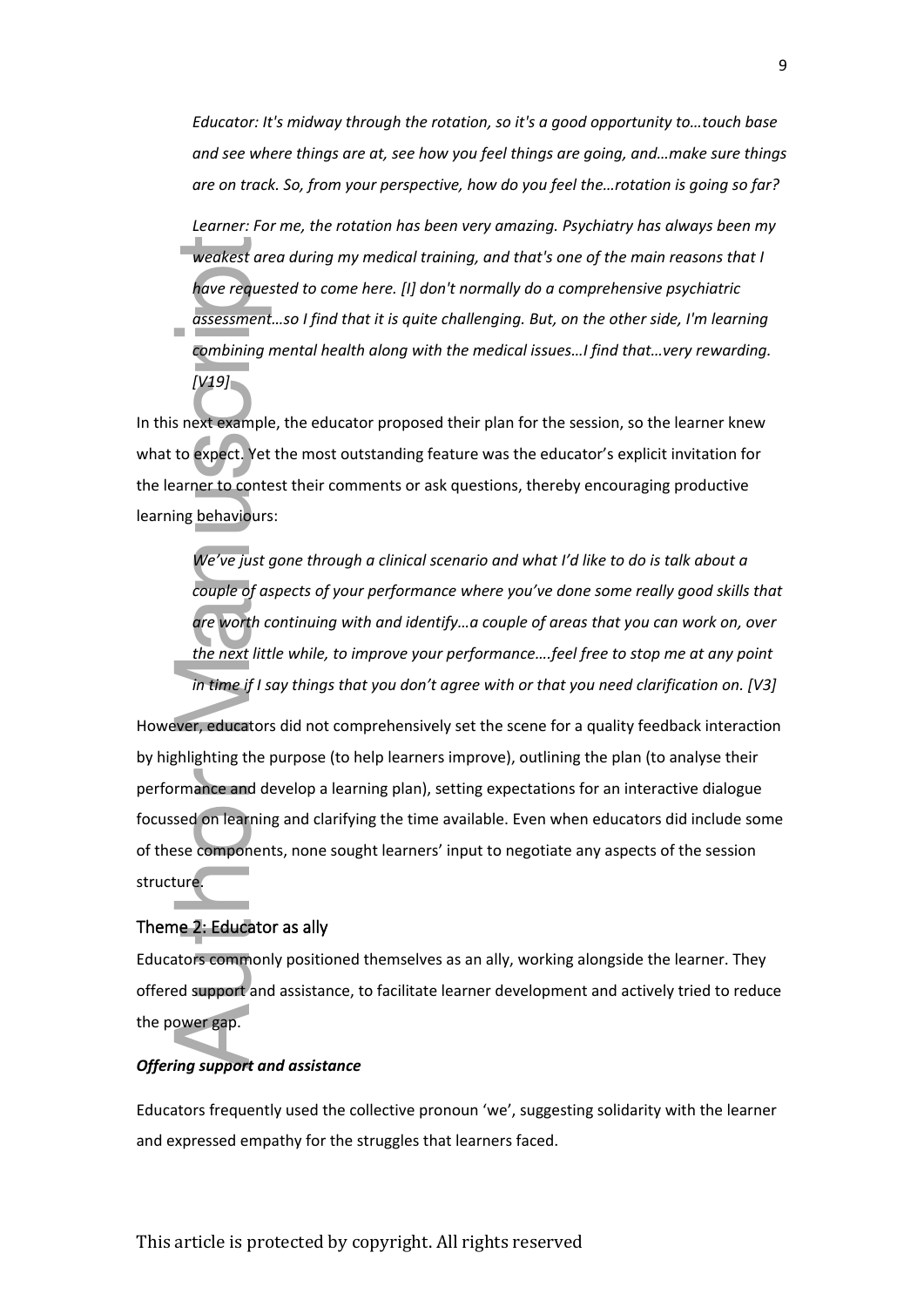*Educator: So, arterial lines: like I said before, they're the things that we stuff up, that we fail at the most often….They're difficult, they're fiddly…and …often we…take multiple attempts to get [them in]…Saying that, what can you do to be better at them? Have you used the [Tradename] kits?*

*Learner: Yes, I have used them before…I thought…it would actually…be a bit too big for [the patient's blood] vessel because she was quite dainty, and…they seem a bit chunkier…and with smaller vessels, I've struggled to get them in. So that's why I didn't initially go for that.*

*Educator: No, fair enough…What's your default?...The advantage of [these kits] is, as soon as you get a flashback [of blood once you're in the artery]…you can just put the [guide] wire in…So…have a think about it…I think they're handy but obviously not everyone uses them. [V28]*

It was very common for educators to offer advice to help learners improve. Often these were useful practice tips (as above). In addition, some educators addressed meta-cognitive processes, for example by suggesting strategies to make the most of learning opportunities:

*Don't be afraid to put your hand up and say, "Can I come and watch you do that?"...if it's…a learning opportunity that you need…I know that's hard…when it's busy…but it might be that you offer to do something on their behalf. [V36]* 

### *Reducing the power gap*

The literature describes how the hierarchy within the health professions may exacerbate a learner's fear of negative consequences if they expose their limitations or contest ideas. We found some educators demonstrated humility and tried to reduce the power gap. A few educators did this by revealing their own vulnerabilities, such as admitting they had made mistakes, did not know everything or were still learning: **Learner:** Yes, *I* have used t<br>for [the patient's blood] ve<br>chunkier...and with smalle<br>didn't initially go for that.<br>Educator: No, fair enough<br>soon as you get a flashbac<br>(guide) wire in...So...have i<br>everyone uses them. [

### *So there's always things to learn, and I'm still learning [V17]*

Educators actively shared power by showing respect for learners' opinions or not assuming their own judgement or advice were indisputable. Here an educator indicated awareness that their evaluations may not accurately reflect the learner's capability due to limited observations:

*'Like I've said before, it's hard to differentiate between 'always demonstrates' and 'mostly demonstrates' [rating options on the assessment form] when I'm not working* 

### 10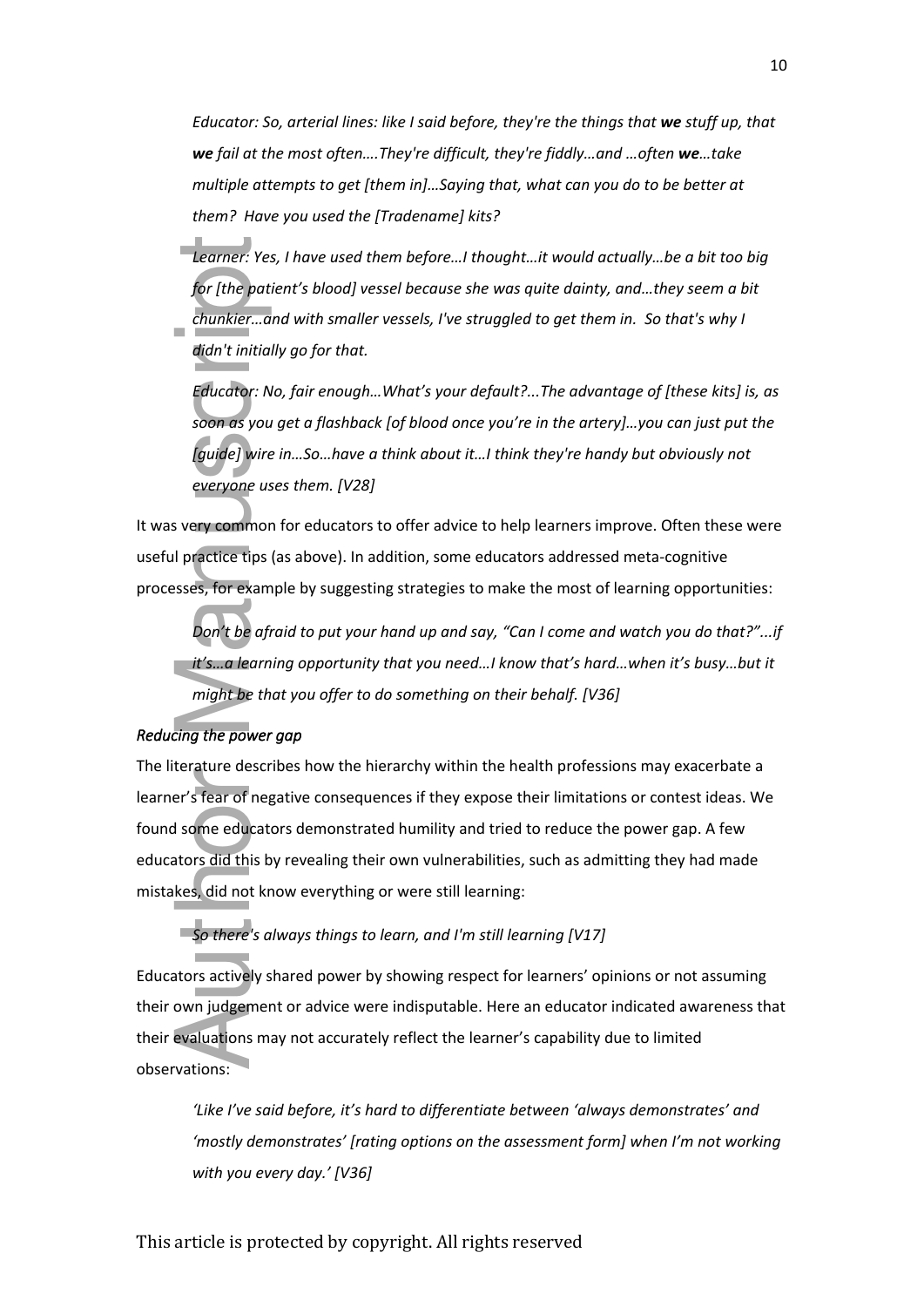Similarly, an educator specifically explored how their presence may have affected the learner's performance:

*Educator: So we've just gone through the Mini CEX process. You mentioned you haven't done one of those before. How did you find it?*

*Learner: I thought it was good. It's different having somebody there…As a student…you often have somebody in the room but…when you work for a while, and* 

*don't have someone in the room…it's a little bit, ah, daunting at first but you get used to it.* 

*Educator: Do you think you did things differently because I was standing there watching?*

*Learner: …because I was being assessed, it kept running through my mind whether I'd missed something, which I wouldn't normally do. I'd do that as I was writing notes and then go back and check with the patient. [V9]*

Some educators used phrases such as 'I suggest' or 'I would recommend' when they offered ideas, rather than 'you need to' or 'you must', and explained their reasoning. Educators also checked learners' thoughts about their judgements or recommendations:

*Educator: When we're doing consultant ward rounds, I like the way you present what's happened to the patient [and] the issues but I'd like more of a management plan as well… Making sure that you're making those decisions and…taking ownership of the patient…Just a few things that you can work on and become even better. Does that sound fair?*

*Learner: Yeah, that's good….I suppose, when you're a reg, I feel like, "Oh, [the consultant]'s here to fix all the patients"…It's always…how I have been…just to present the issues.*

*Educator: But I think you…can step up…If there's anything that you're not quite sure about, you can say, "Hm, I'm not quite sure, but I think this is the way that I would go."… So even if you're not 100% sure, you suggest something. I mean, when you become a consultant, …you may not know all the right answers but it's all about making a [reasonable] decision.* Exametric thought It was good. It's different having somebody there...As a<br>student. you often have somebody in the room...tiving you work for a while, a<br>dank have someone in the room...it's a little bit, ab, dounting af fi

*Learner: Yeah, all right, sounds good. I'll work on that. [V1]*

In summary, many educators used strategies to convey their desire to be allies with learners.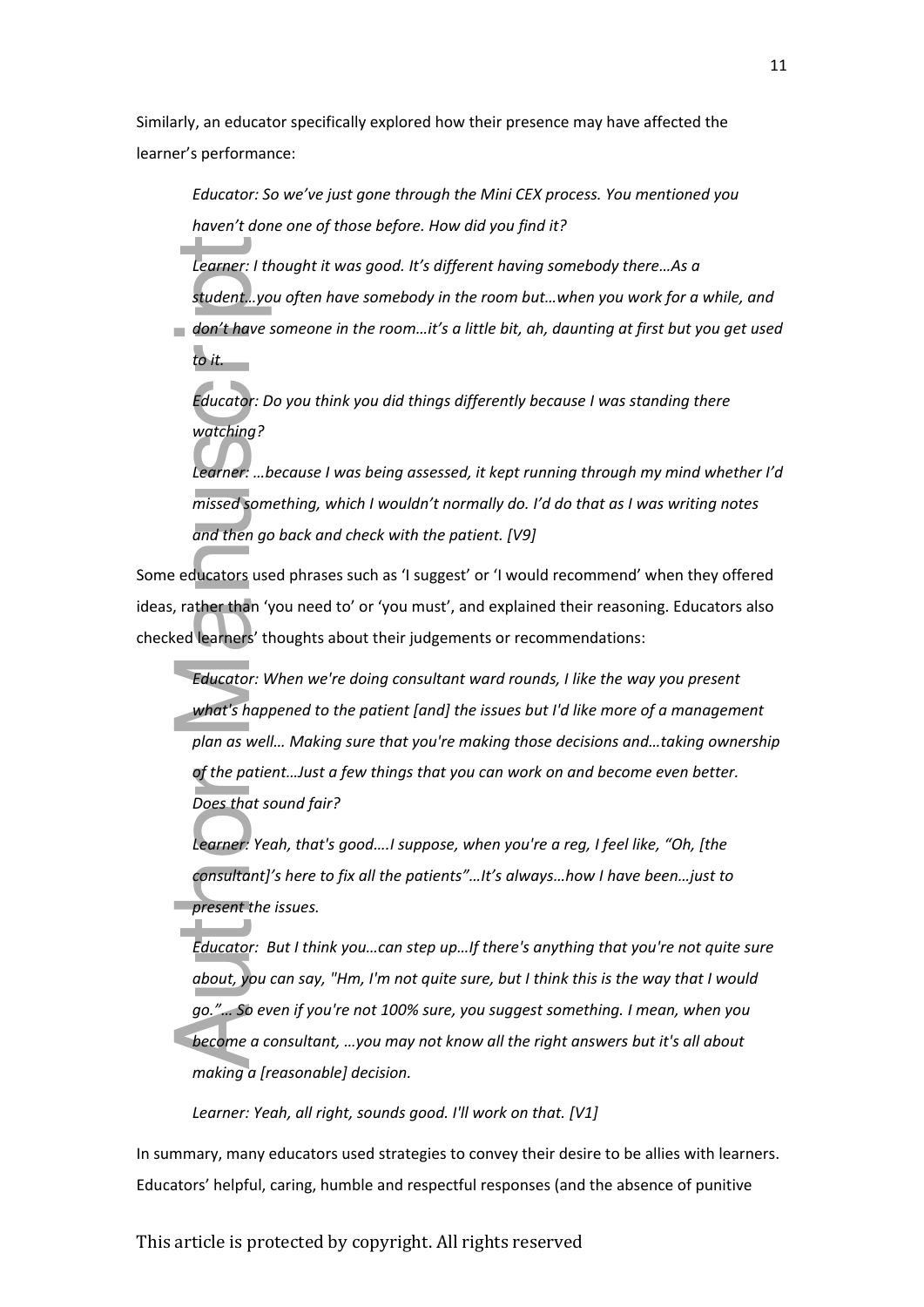ones) seemed to build trust. This was evidenced by learners frequently responding to these safety signals by revealing more of their perspective, as demonstrated in the passages above. Learners were monitoring educator cues within the feedback session, which appeared to influence what they chose to contribute subsequently.

### Theme 3: A continuing improvement orientation

We observed ways educators attempted to create a psychologically safe environment when dealing with learner's inexperience, mistakes and skills gaps. This approach was characterised by a focus on continuous improvement. **the 3: A continuing improve**<br> **the served ways educators atterg with learner's inexperience**<br> **tocus on continuous improve**<br> **K, gaps and mistakes are exp**<br> **educators expressed that sl**<br> **to learn.** [V10]<br> **to learn.** [V

### *It's OK, gaps and mistakes are expected while learning*

Some educators expressed that skill gaps or errors were expected during skill development:

*It's okay to make mistakes, and stumble, …because… you're a student and the point is to learn. [V10]* 

A common strategy was for educators to normalise a learner's mistake, by saying it was common or admitting they had made the same mistake while learning the skill. Here a surgeon gives some technical advice:

*You need to go…directly down, rather than into it, which is a common mistake. I did it when I first started and everyone does it. [V24]*

Educators often mentioned the learner's experience or training level during performance evaluations. This suggested that educators aligned their expectations accordingly, commending fledgling skills and accepting deficiencies early in the learning journey:

*When you came in, your neuro assessment skills…weren't particularly strong. But…we need to take into account the fact that you haven't actually covered that at [university] yet. [V10]* 

At times educators worked with learners to reduce excessively high learner expectations:

*Learner: …sometimes it gets too busy…one discharge, one admission… [I would like] to learn how to manage all the things on time…The nurses…sometimes get really, really busy and they manage really, really well…* 

*Educator: …You guys come in for two weeks and then you're gone again… don't stress too much…because you just don't spend enough time in the ward to have really good*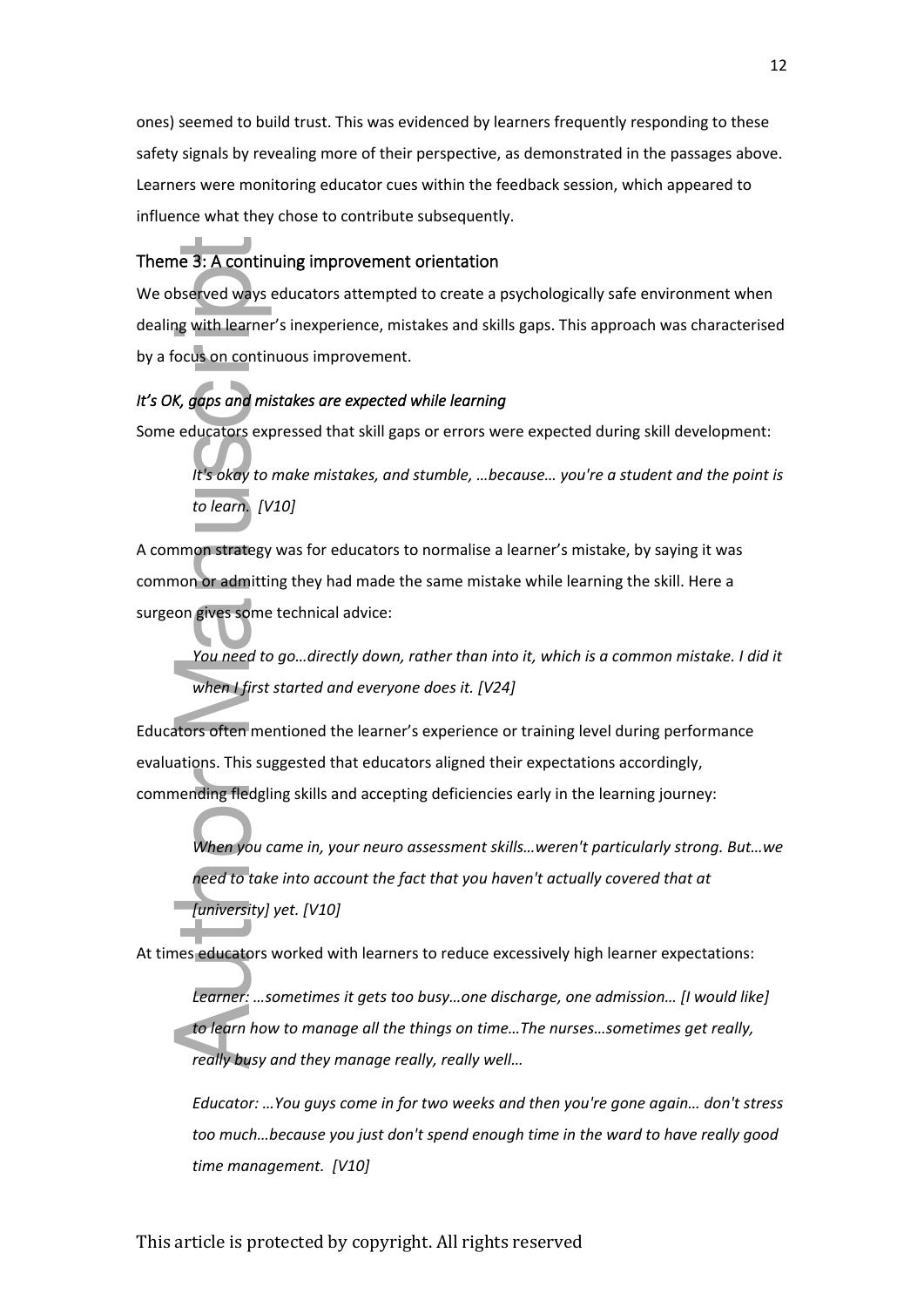### *Educator focuses on learning strategies*

Some educators commended learners' effort, strategies and progress thereby privileging ongoing development over validating performance:

*Educator: I think your critical thinking is really good…From where you started to where you are at now, that ability to stop and think, "Okay, I'm doing this; this is why I'm doing it", is really good…What sort of strategies have you put in place to get there…?* 

*Learner: I think [after an experience]…which I'm not familiar with, going to someone or going back home and…reflecting and then going to…our study day notes, just to scrub up on things.*

*Educator: You can..definitely see that in your work; that you've gone home, looked things up …You're a very keen learner, which has obviously helped in your practice. [V36]* 

In summary, some educators focussed on how learners could progressively develop their skills. They took account of learners' experience, provided commentary which implied that gaps and errors were an integral part of the learning process and concentrated on optimising learning strategies that could assist with ongoing development. *Learner you are at now, that ability to stop and think, "Okay, I'm doint and the mem? I think [after an experience]...which I'm not familiar with, for going back home and...reflecting and then going to...our study of stra* 

### Theme 4: Encouraging interactive dialogue

We found that interactive dialogue, when both perspectives were voiced and responses were related to the other's comments, formed the basis for co-construction of tailored improvement strategies. This went beyond turn-taking; there was evidence of both educators and learners modifying their views, as new information was considered.

### *Sharing information*

First, we looked at how information was shared, offering the opportunity for each party to hear and consider the other's perspective. We found that educators routinely expressed their thoughts and opinions. In contrast, learners typically only spoke when educators asked them questions and even then, their initial answers tended to be brief and superficial.

*Educator: Why don't you start off by telling me how you went?*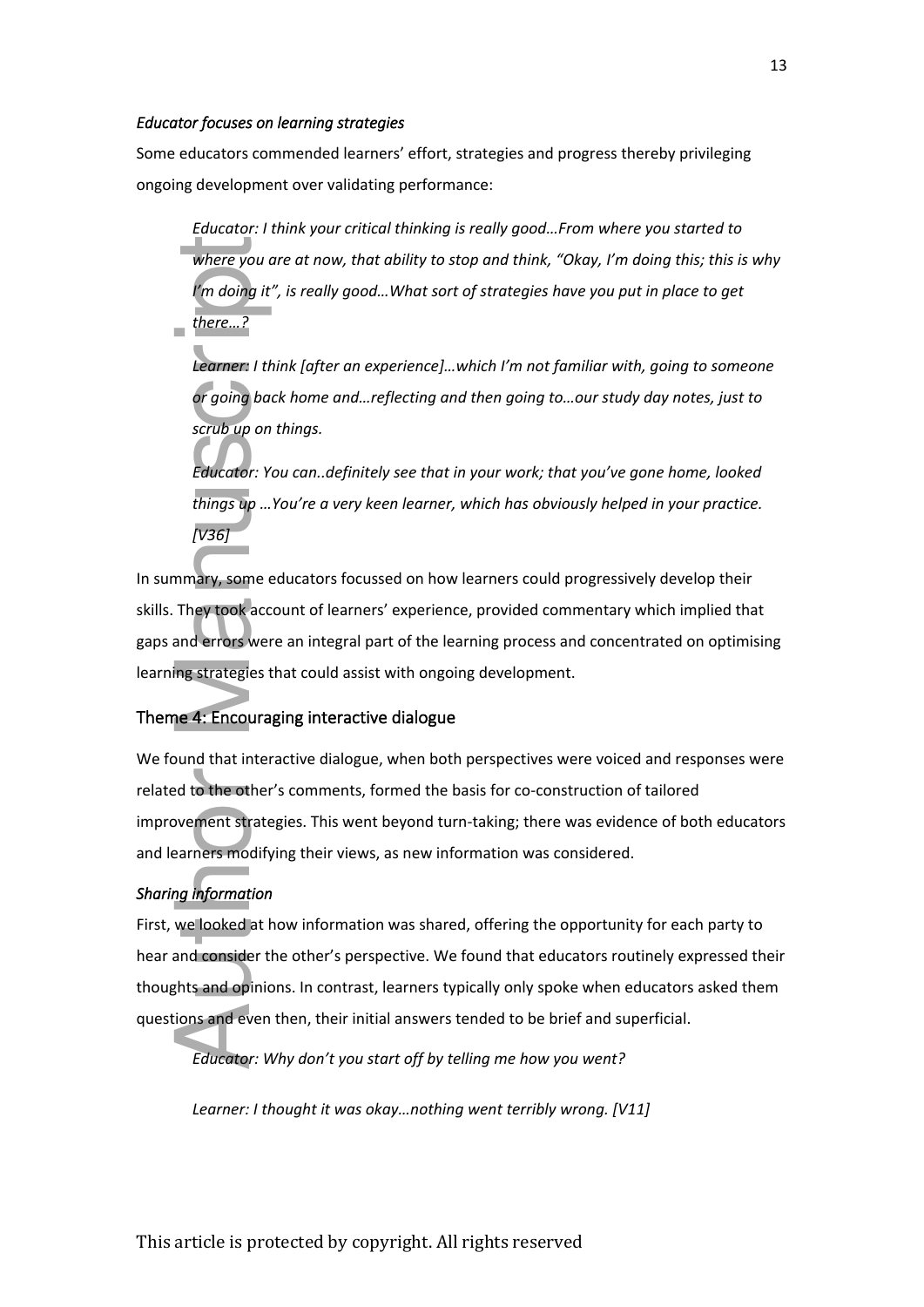A few educators made additional efforts to gain a greater understanding of the learner's perspective by exploring it more thoroughly. The following excerpt concerned a learner's assessment of an elderly man, accompanied by his daughter, in the emergency department:

*Educator: If you had your time again, is there anything that you would have done differently?* 

*Learner: Uhm.. not that I can think of…[long pause, uninterrupted by the educator]*

*I think uugh...maybe, just clarify a few more things with the patient themselves...I spoke quite a lot to the daughter.*

*Educator: Mhm, mhm.* 

*Learner: I got a little bit of information out of the patient, but he…seemed to be referring to his daughter, anyway, for the history, which is why I turned to…her for a bit more information.*

*Educator: Yes.*

*Learner: Uhm, so maybe… starting off with the patient a bit more…and then just checking in with the… daughter for further information.*

*Educator: Mm.*

*Learner: Yeah. [learner indicates she has finished talking]* 

*Educator: It's always difficult when there's family in the room that know more; they keep wanting to interject but you're trying to build a relationship with the patient [first] [V9]*

Here, the educator used open-ended questions and demonstrated attentive listening. These skills include remaining silent when the learner paused, to allow them to think and then continue talking; encouraging (sounds that convey, 'I'm listening, go on' such as 'hmm' or 'yes'); summarising and echoing. After an initial deflection, the learner reflected on events, revealed their difficulties and proposed a potential solution (all valuable learning behaviours). The educator's comments were characterised by empathy and assistance, not criticism, thereby promoting psychological safety. **Entimate of the things that are some of the things that you're finding difficult...or the things that you are some of things with the patient themselves....! spoke quite a lot to the doughter.<br>
<b>Educator:** Mhm, mhm.<br> **Edu** 

In particular, learners typically only revealed difficulties when they were specifically asked about them: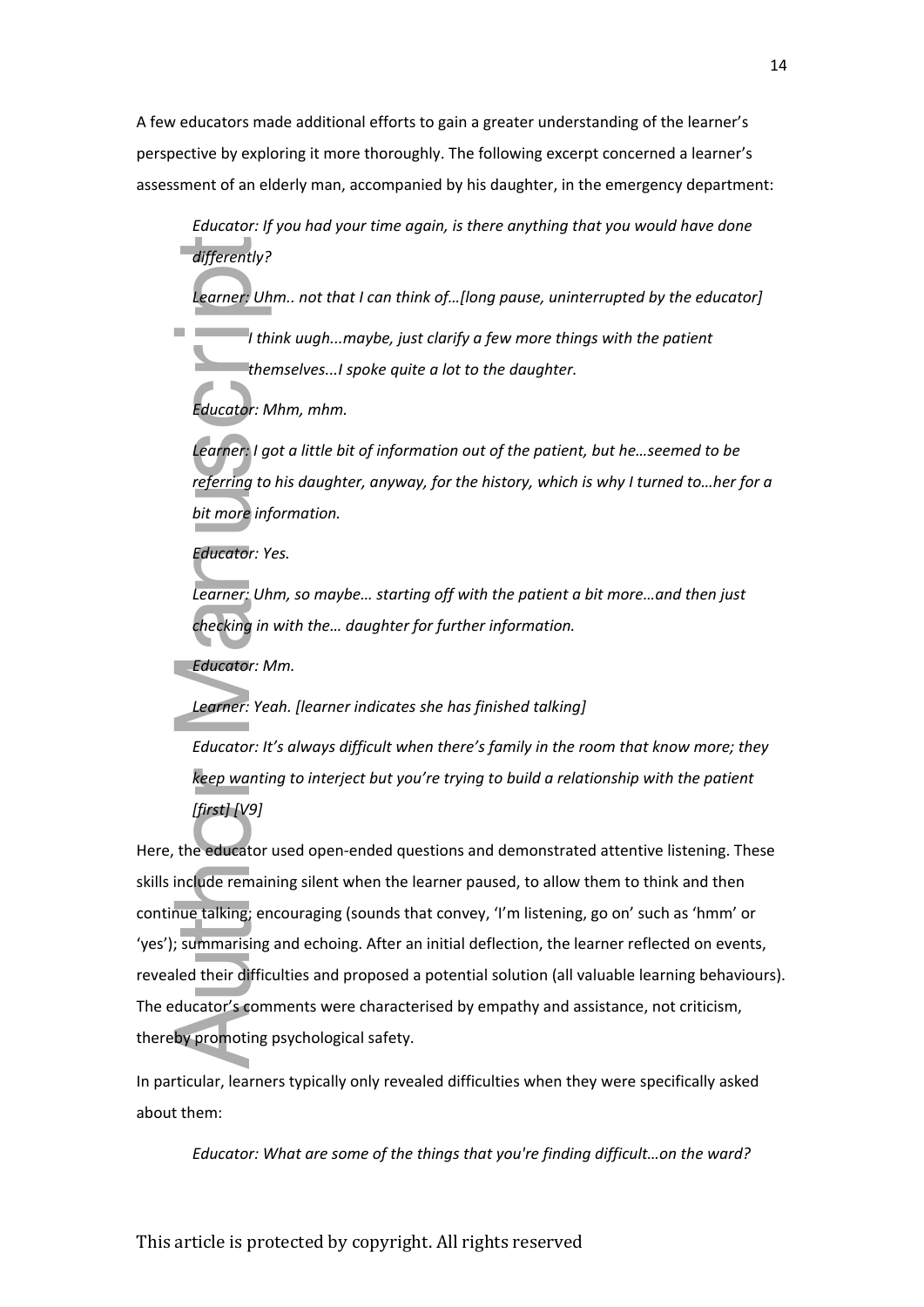*Learner: I still feel like, with the patient load,…that I haven't really…gotten on top of that yet…there's still things…that I'd like to do that I just haven't got the time to do. [V1]*

Alternatively, some educators cited a specific instance and then asked learners for their comments. This example comes later in the emergency department interaction:

*Educator: When you entered the room, tell me about the way that you introduced yourself…to the daughter.* 

*Learner: [I] made the mistake of - I knew she was in the room, but I didn't - I should have initially…asked who she was [V9]*

### *Responding to the other's comments*

Next, we explored how participants responded to the other's comments, to complete communication loops. Here, a student was discussing their assessment of a patient presenting with paranoia:

*Educator: What else do you think you could have improved on?*

*Learner: Probably handling her getting a little bit upset or …completely shutting down….I had a feeling she might, regarding that topic…Do you automatically just stop everything and go, 'Okay we'll come back to it later,' or can you get past that?*

*Educator: That's the key information that you really want to find out…Now obviously you don't want to...make it escalate and get aggressive…In situations...where it is a touchy subject, you may sit back and, just for three or four seconds, wait and see whether they carry on with the conversation.* rativery, some<br>
nents. This exa<br> *Educator: V*<br>
yourself...tc<br>
Learner: [I]<br>
have initiall<br>
anding to the o<br>
we explored r<br>
nunication loo<br>
nunication loo<br>
nunication loo<br> *Educator: V*<br>
Learner: Pr<br>
down....l ha<br>
everythi

*…Did you realise how it took a little bit of time for us to actually see her real presentation? So, like in the first …10 minutes, she kept it together pretty well…then it.. started – she was getting irritable, she wanted to end the conversation-*

*Learner: Was it 15 minutes, really? It didn't feel that long.*

*Educator: Yeah…that's why you need to…keep the conversation going for a longer period of time…getting them to…tap in a little bit more…*

*Learner: That makes sense because I found with the risk assessments that we do..each shift…can be…very abrupt… In those five minutes, not everyone is open*  enough to -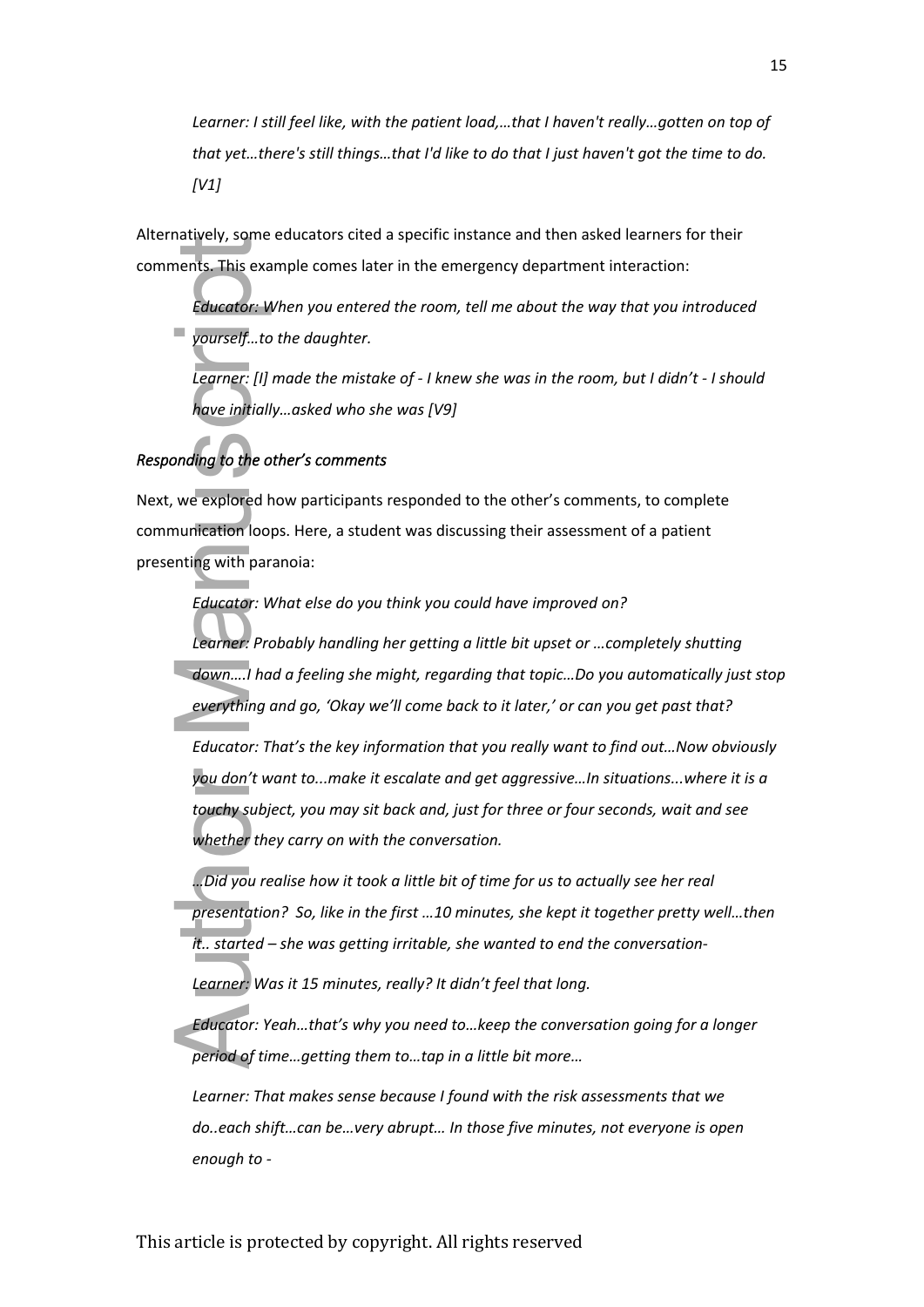*Educator: Correct.* 

*Learner: … I hear later on [that] they've got paranoid thoughts or…delusions but they never actually showed that when I was…talking to them. [V35]*

Notably, the learner directly asked the educator for help; this bold move was unique within our data set. Generally when learners mentioned a difficulty, they appeared to assume this was a sufficient hint and did not explicitly ask for assistance (some educators responded but others did not).

As the speaker's role alternated, it allowed each participant to frequently contribute to the shared mental construction zone, in which ideas (or gaps) were clarified, tested and developed. The educator endorsed the learner's dilemma, offered a solution and then focused back on the learner. Throughout, the learner had a central role in the discourse, with the educator taking their cues from the learner and tailoring comments accordingly. However, such interactive dialogue was not common. Commonly educators ignored learners' comments and pursued their own agenda. They typically only asked, 'Do you have any questions?' at the conclusion of the session. Learners habitually acknowledged educators' comments by saying 'yes' but little input beyond this, and rarely sought a response from educators to their comments. **any are more to the concerns of the concerns of the concerns of the concerns of the concerns of the concerns of the parents, which we always need to assume this sufficient hint and did not explicitly ask for assistance (s** 

In particular, views were scarcely contested. In our data, no learner overtly disagreed with an educator's remarks. When educators did express a different opinion, mostly they were reassuring learners that their work was satisfactory, contrary to their concerns. In this unique example, a paediatric specialist counters a junior doctor's view:

*Educator: … I would encourage you to…[propose] how…to settle this...You had a [young] boy and…parents, who were very strong in their opinions and their wishes on things…In terms of your management plan: I think you knew what you wanted to do but you felt unsure because…of [how the parents might react].* 

*Learner: The moment I was examining the child...and the mother…strongly voiced her concerns…I immediately…went, "Maybe I should have a consultant here before I even suggest [the required procedure] to the parents"…In paediatrics, you tend to take a step back when a parent raises their voice because you're worried, maybe they are right, because occasionally they are right when they raise their voice.* 

*Educator: …It's a difficult balance, isn't it, between having conviction in your own*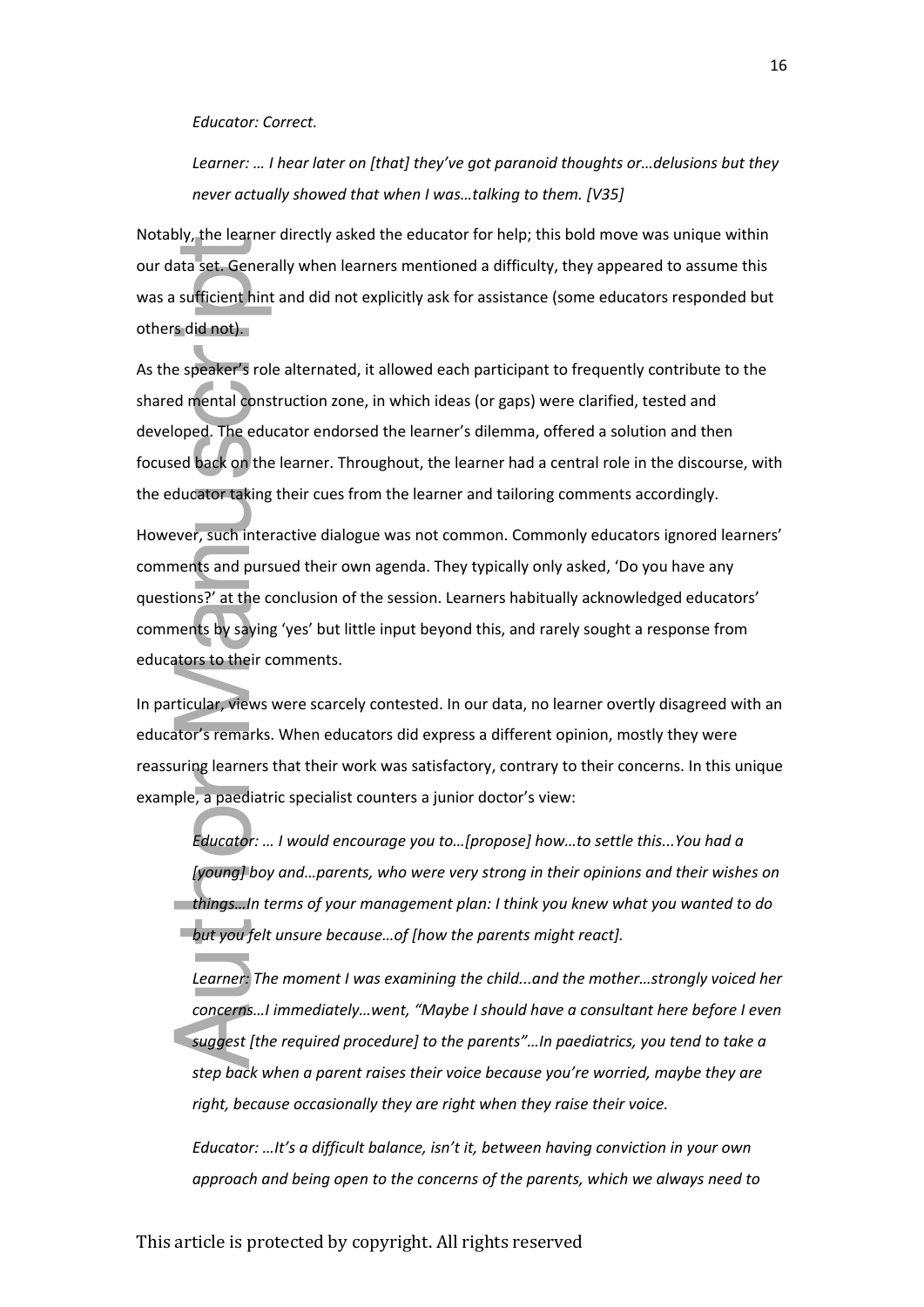*listen to, even if they're not necessarily right or helpful [for the child]? That's not just an experience of being a little junior in the team, that's an experience you get all the way through your career…You will have parents who have their own ideas about… how this needs to be managed, and you're beginning to develop skills on how to engage them in that process and the fear that usually underlies that behaviour, as well as making sure that the priorities for the patient's management are still followed…* 

*Learner: Hmm, definitely. The other thing…is – I'm worried that sometimes when, as a junior you're overconfident, given you don't know much, you go into a room thinking, "Yep, I can handle this situation" but over-confidence…can lead to more harm. Though I think I've always been in the under-confident side, like, "Always seek help before you put something in or do something," because after that, back tracking won't always help you.* 

*Educator: No, you're absolutely right and we always need to be cognisant of safety…You know, most of the time quite clearly what needs to happen clinically… having a bit of confidence…and saying [to the parent], "Look, this is what I think I need to do but I will go and clarify that with my consultant because [your child]'s obviously in distress and you've got some strong ideas about what needs to happen." [V3]* 

The educator clearly repositioned the parents' views as paramount, while empathising and normalising the predicament this created for the learner. The educator continued by sharing their clinical insights into this challenge. This response seemed to promote psychological safety as the learner then candidly redirected the discussion by revealing another concern, specifically what had held them back from initiating the management plan. This gave the educator the chance to more accurately target their advice to address a problem the learner was grappling with.

In summary, we identified examples of interactive dialogue in which learners openly shared their mindset and participants responded to each other's comments. This building on the thoughts of others was distinct from 'turn-taking' as a proxy for 'two-way interaction'. However, this scenario was uncommon. Learners tended to speak only when invited. Therefore, learners' difficulties, reasoning, questions, opinions or ideas were mostly never voiced, and hence, could not be responded to. However, a few educators used exploratory engage them in that process ond the fear that usually underlies that behaviour, we can be also that the priorities for the patient's management are still<br>
pollowed:<br>
Fullamer: Hmm, definitely. The other thing...Is – I'm wo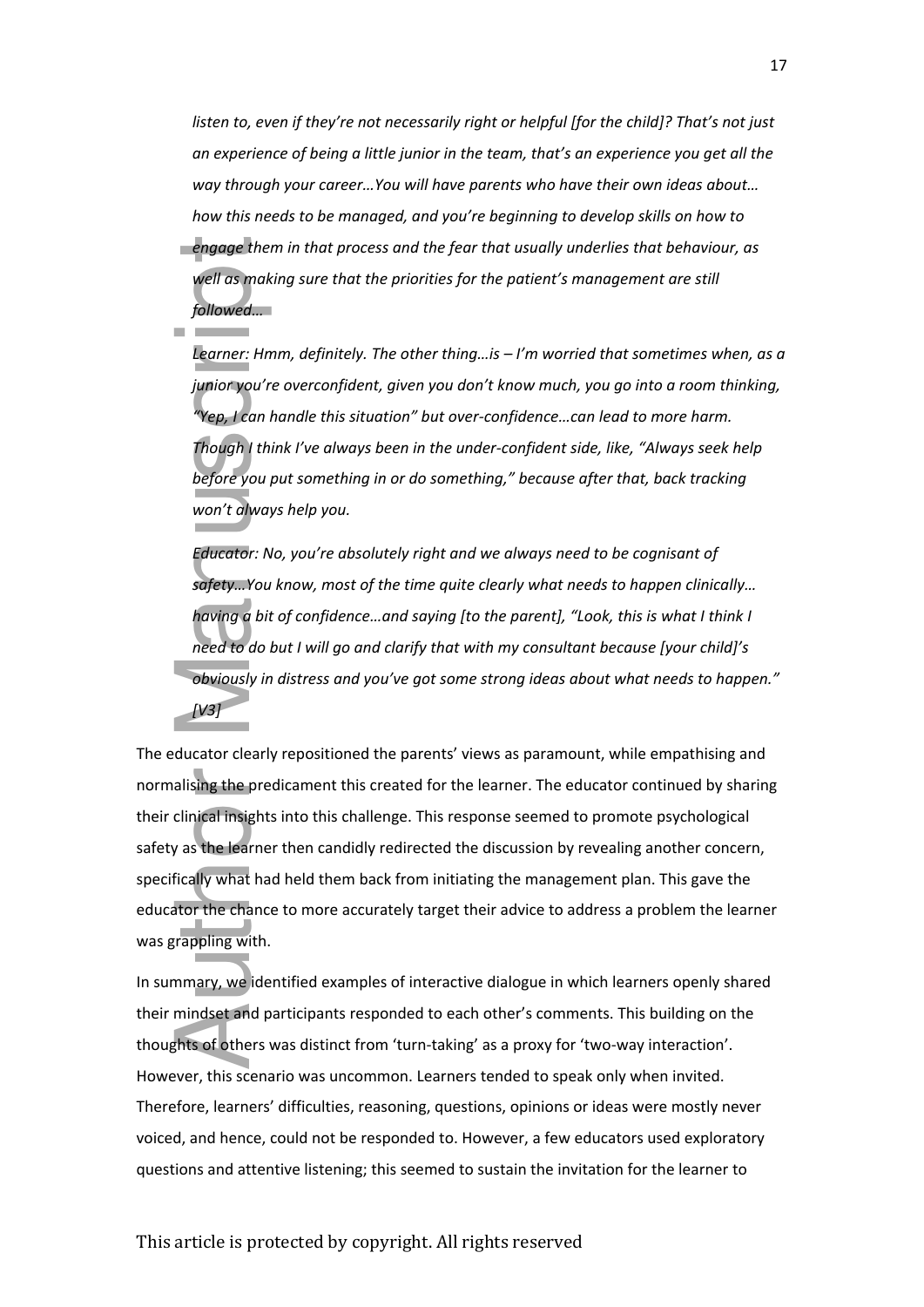speak and convey that the educator was interested in and valued the learner's input. This approach appeared to contribute to building psychological safety and encouraged candour from learners.

However, mostly communication loops were 'left hanging' incomplete, when participants did not respond to the other's contributions. Educators did not routinely respond to learners' comments. These were lost opportunities to promote psychological safety by reducing uncertainty in the learner's mind regarding the educator's opinion on what the learner had said, or to offer support and assistance. In addition, both parties appeared reluctant to debate or disagree. Hence, most chances to find out more, clarify, challenge or modify discussion points and construct common ground during the conversation were not utilised. Nevertheless, on the few occasions when both participants engaged in an interactive discussion, we saw an evolution in thinking on both sides and co-development of tailored improvement strategies. By encouraging the learner to articulate exactly what they were struggling to do, the educator was able to customise their advice. not respond to the other's contributions. Educators did not routinely respond to learner<br>comments. These were lost opportunities to promote psychological safety by reducing<br>antergahity in the learner's mind regarding the e

### Appendix 1

See online supplementary material, in Appendix 1, for an extended excerpt showcasing what psychological safety could look like and how an educator might work with a learner to foster it.

### **Discussion**

We have presented our analysis under four themes that describe how educators worked with learners to create psychological safety in verbal feedback sessions: *Setting the scene for dialogue and candour, Educator as ally, A continuing improvement orientation* and *Encouraging interactive dialogue*. Despite the literature advocating that aspects of psychological safety such as 'trust', relationship building' and 'educational alliance' are crucial for effective feedback, there is little empirical evidence of what this looks like in workplace feedback conversations.22,28,31,32 This is the gap we have attempted to address, using empirical research, to describe ways that educators worked with learners to foster psychological safety in formal verbal feedback sessions. However, the approaches presented here are neither prescriptive nor exhaustive.

Importantly, there were indications of an undercurrent or a 'meta feedback loop' for the learner, in which educators' reactions promoted or inhibited learners' openness and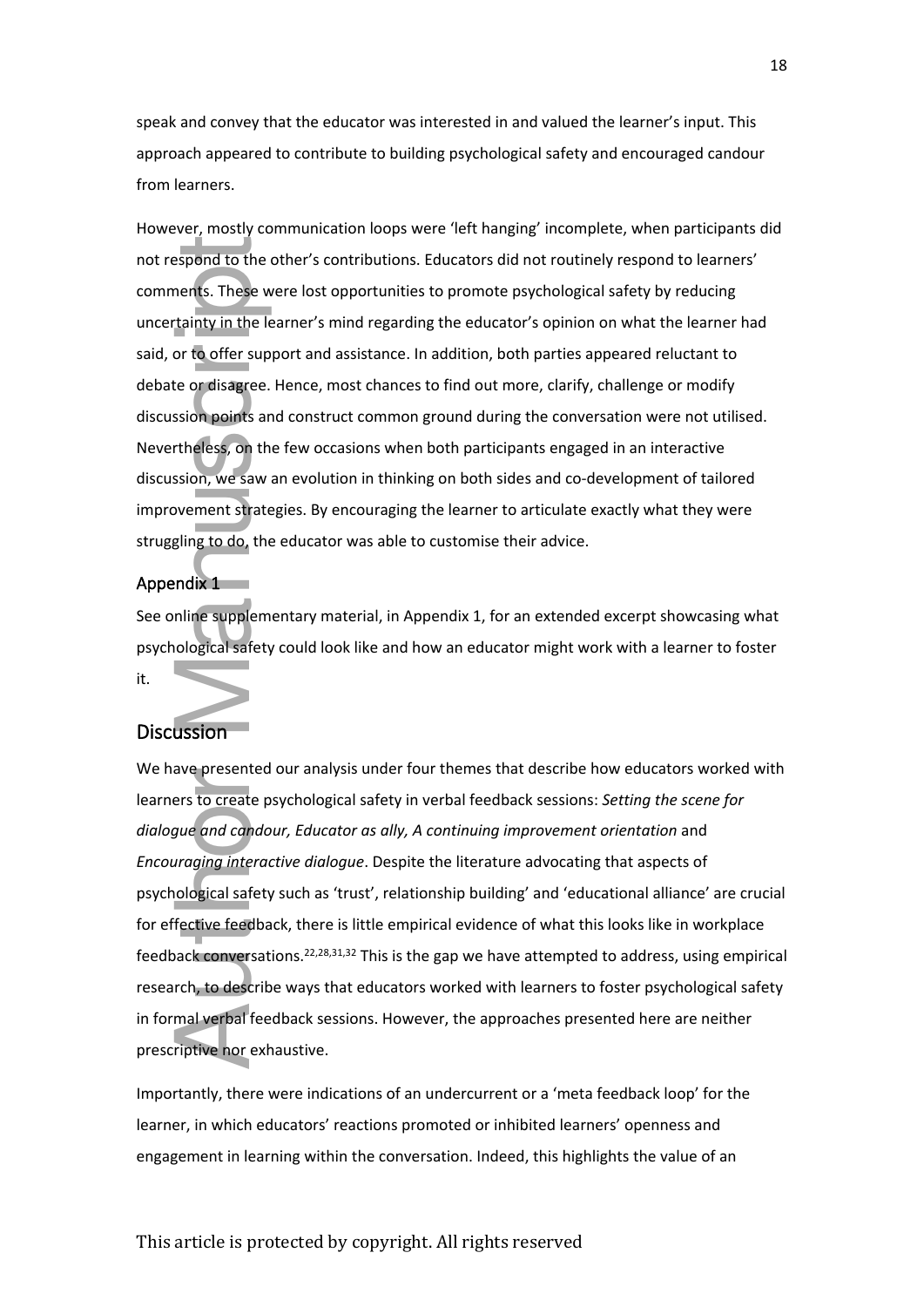educator setting the scene for dialogue and candour at the start of a feedback session (although this explicit invitation requires ongoing support throughout the session by what the educator *does*). Learners appeared to be making moment-by-moment assessments about psychological safety and the risk-to-benefit analysis of what to say. When educators offered support and assistance (not criticism), we saw learners progressively engage more candidly in learning activities, like explaining details, offering their opinion, broaching drawbacks in educators' recommendations or suggesting alternatives. In other words, learners were dynamically reading cues from the educator, to determine whether they should advance or retreat. When a learner 'dipped their toe in', where the response fostered psychological safety, the learner boldly took a step deeper. However, it is important to note in many of the feedback sessions in this study, educators dominated the conversation and when a learner made an initial comment, this was ignored. This closely mirrors research into doctor-patient communication, in which doctors' responses strongly influenced how much patients disclosed during consultations.<sup>42,54,55</sup> Frequently doctors ignored patients' initial hints, which suppressed further elaboration and cooperation.<sup>56</sup> support and assistance (not criticism), we saw learners progressively engage more candidly it<br>education "education" education details, offering their opinion, broaching drawbacks in<br>education "education" environments are u

This pattern reinforces the importance of assisting educators to understand the value of learner-centred feedback interactions, and offering practical ideas on how they could operationalise this construct in clinical practice in collaboration with learners. Clinical educators hold a high degree of structural power over learners (both students and junior clinical staff) as control over training progression is commonly embedded in educators' roles.<sup>18,57</sup> Helping educators to be more conscious of the impact of their invitations and responses (or lack thereof) on learners' propensity to take productive intellectual risks, may motivate educators to change their practice. Having linguistic examples of how to elicit and respond to another's agenda may assist educators to enact changes and have a positive impact on feedback rituals in clinical practice.

Our findings overall reinforce previous research across the fields of higher education, health professions education and communication, which have reported that learning behaviours are fostered by trust, respect, empathy, seeking to understand the learners' perspective and a non-judgemental attitude that accepts mistakes as inevitable during learning.<sup>29,32,50</sup> In simulation-based education, a set of 'promising practices' have been proposed for creating a safe context for learning, derived from a literature review and the team's expertise.<sup>39,40</sup> These included clarifying expectations; attending to logistical details; showing respect and curiosity regarding participants' perspectives; understanding that mistakes occur in challenging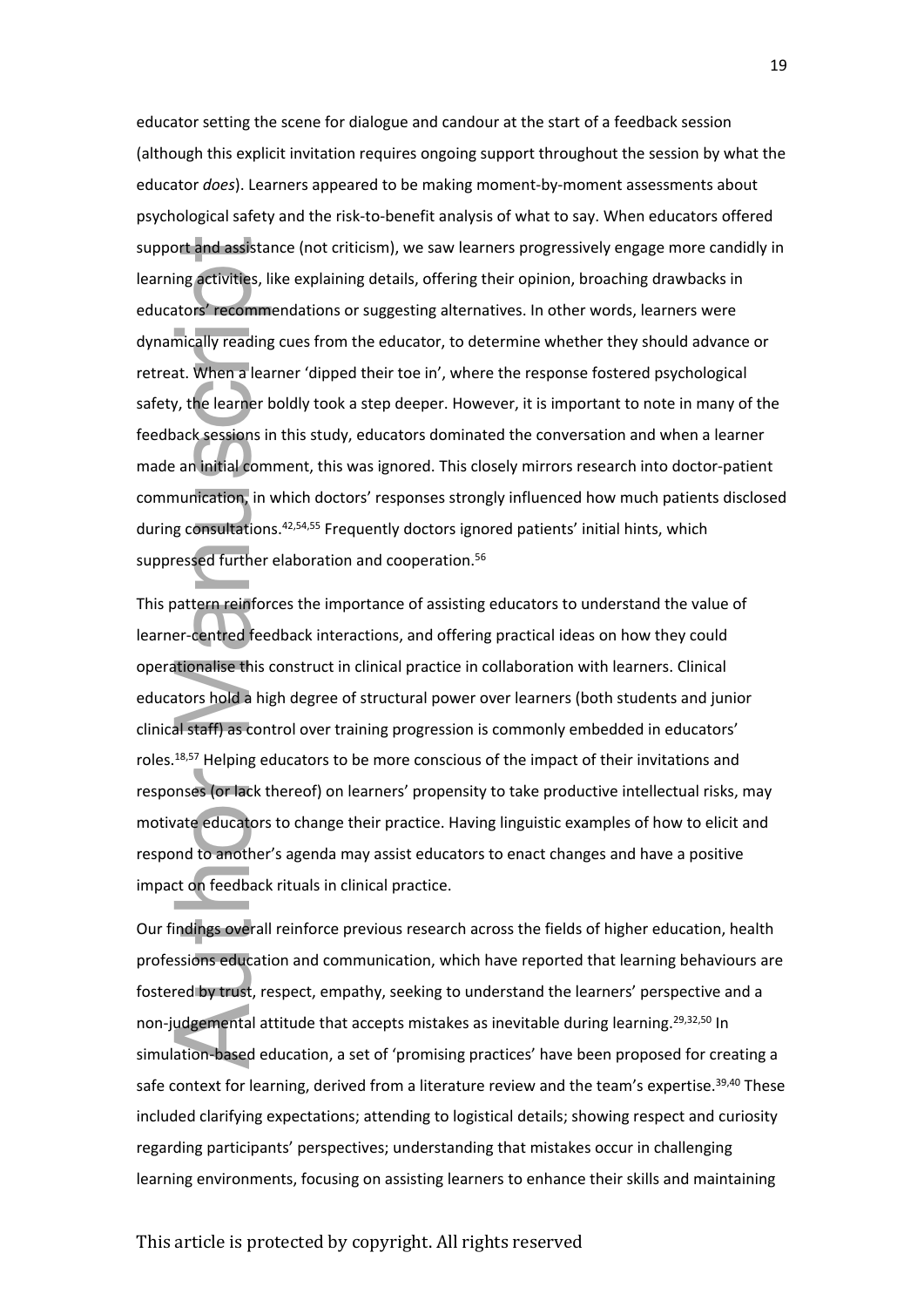positive regard for them. Some of the themes we identified are consistent with these experts' insights into the phenomenon in simulation-based contexts, but our examples of practical behaviours and dialogue offer options that educators, wanting to build psychological safety, could tailor for specific contexts during their own feedback encounters.

The theme *'Setting the scene for dialogue and candour'* examined how educators set the tone for the session upfront. In our study, this was not done well. When educators indicate their intention to assist and highlight the value of learners' contributions from the outset, this endorses interactive dialogue and enables learners to better position themselves to actively participate. It is likely that some of the educator-learner pairs did not know each other well. In this context, being explicit about expectations is likely to be even more important as routines have not been established. By creating transparency and offering some degree of control about what is going to happen and what is expected, learners are likely to feel less anxious. This is important for learning outcomes as excessive anxiety distracts attention, interferes with complex thinking and impairs memory.58,59 This theme aligns closely with guidelines for simulation-based education and doctor-patient communication skills, which outline the importance of setting the tone for a collaborative partnership from the start.<sup>39,40,60</sup> The theme "Setting the scene for dialogue and candour" examined how educators set the to<br>for the session gafront. In our study, this was not done well. When educators indicate their<br>interligion to assist and highlight the

The next theme *'Educator as ally'* identified how educators offered support and assistance to learners and purposefully attempted to reduce the power imbalance. These strategies seem to foster psychological safety by increasing the likelihood that 'taking a chance on learning' would reap benefits for learners. Bearman and Molloy used the phrase 'intellectual streaking' to describe instances when educators 'exposed' their own limitations to learners, with the potential to build trust and reduce the power imbalance through this gesture of reciprocal vulnerability.61 In a subsequent article, the same authors explored the 'vulnerabilitycredibility' tension where educators revealing their uncertainties regarding complex clinical problems to facilitate learning, are also trying to maintain their standing as experts. They advocated for the value of "building a culture that acknowledges fallibility" - as errors are central to learning throughout life at work - "rather than honouring perfectionism."18,62

The theme *'A continuing improvement orientation'* aligns with a 'growth mindset', as described by Dweck.<sup>63</sup> This mindset privileges ongoing learning and focuses on developing skills by seeking out challenging tasks and applying effective strategies, effort and persistence. Mistakes and knowledge gaps are seen as opportunities to learn, not cause for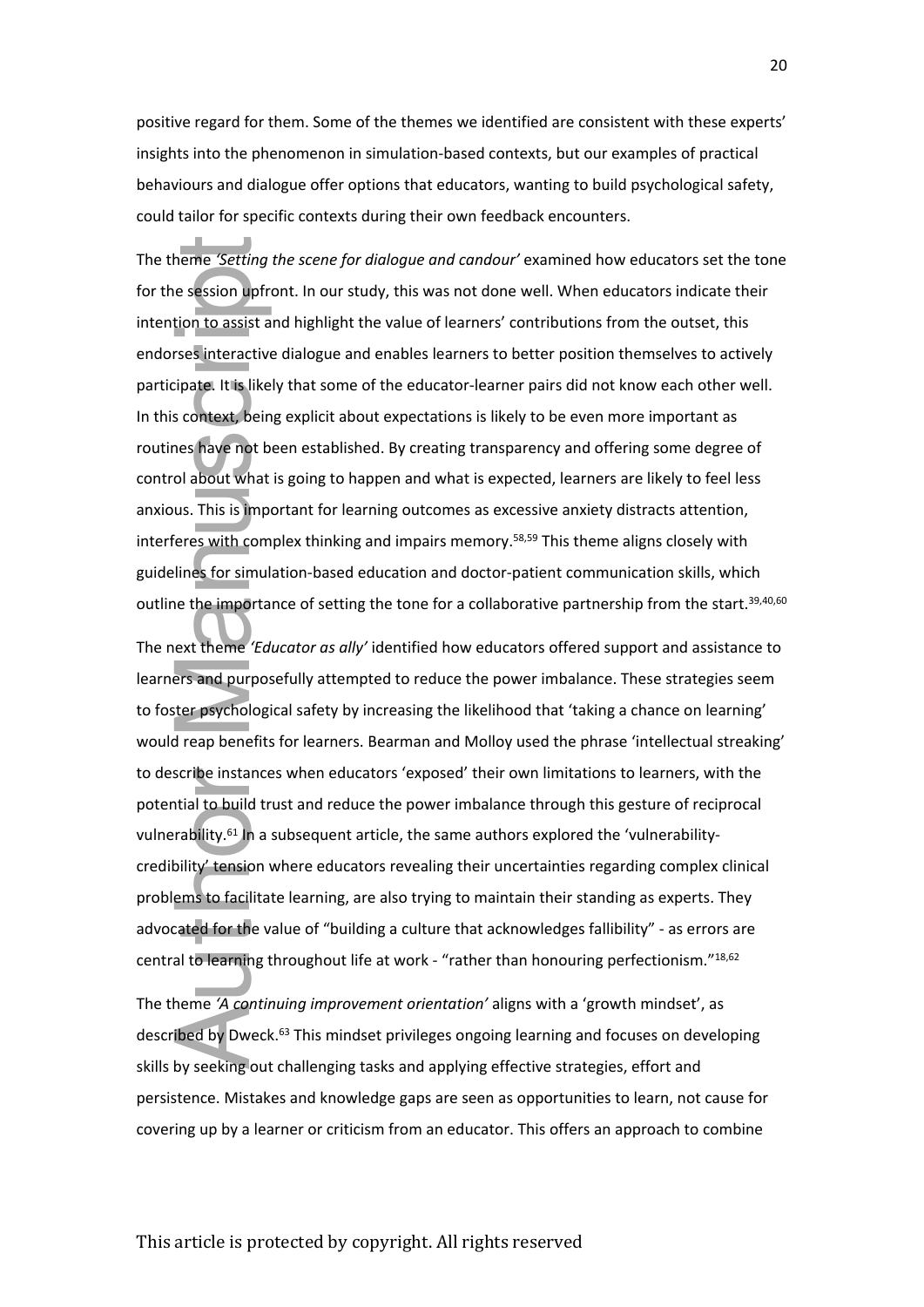high professional standards with an understanding that mistakes or gaps are expected while learning.

The final theme *'Encouraging interactive dialogue'* describes ways that educators facilitated discussions in which participants build on each other's contributions. This led to the creation of common ground (explicitly shared understandings), and the co-construction of development strategies targeted to address the learner's difficulty. This key finding aligns with recommendations to 'build a history' by equally prioritising the patient's and doctor's perspectives and priorities during a consultation.50,54 This has been likened to "two writers collaborating on a manuscript…until both are satisfied".<sup>55</sup> This paradigm of integrating both unique contributions has been shown to result in better patient trust, satisfaction and clinical outcomes, probably related to improved adherence to plans developed collaboratively.<sup>55</sup> However, in our study, and other studies of feedback, $64$  this was not commonly seen.

### Strengths and weaknesses

Our study analysed 36 videos of authentic formal verbal feedback sessions during routine clinical practice with diversity of health professional participants across specialty, experience and gender. We examined the context in which learners increasingly disclosed information and engaged in learning activities, as a signpost for psychological safety. The thematic analysis was rigorous and identified novel insights into educator behaviours associated with indications of a safe learning environment. This article adds to the literature by drawing on the approaches of clinical educators as they attempted to invite learners into honest discussion and collaborative planning.

Our work has some limitations. We could only observe associated educator behaviours and postulate effects on psychological safety, inferred from learners' inputs or lack thereof. It is possible that learners freely expressed themselves despite feeling unsafe, although we attempted to mitigate this by focusing on occasions when learners became increasingly candid throughout the session. Further research is required to test our propositions. We did not record how long educator-learner pairs had worked together. Previous encounters would have likely influenced psychological safety within the recorded feedback episodes. In addition, participating in the study and videoing the session may have influenced participant behaviours. All participants worked at a single large health service in Australia and hence this may limit generalisability as feedback is influenced by culture and context. Other factors that may influence psychological safety, such as the individual's preferences for learning and communication, the local unit and only the local unit and the re-construction of orominan ground (explicitly shared understandings), and the co-construction<br>development strategies targeted to address the learner's difficul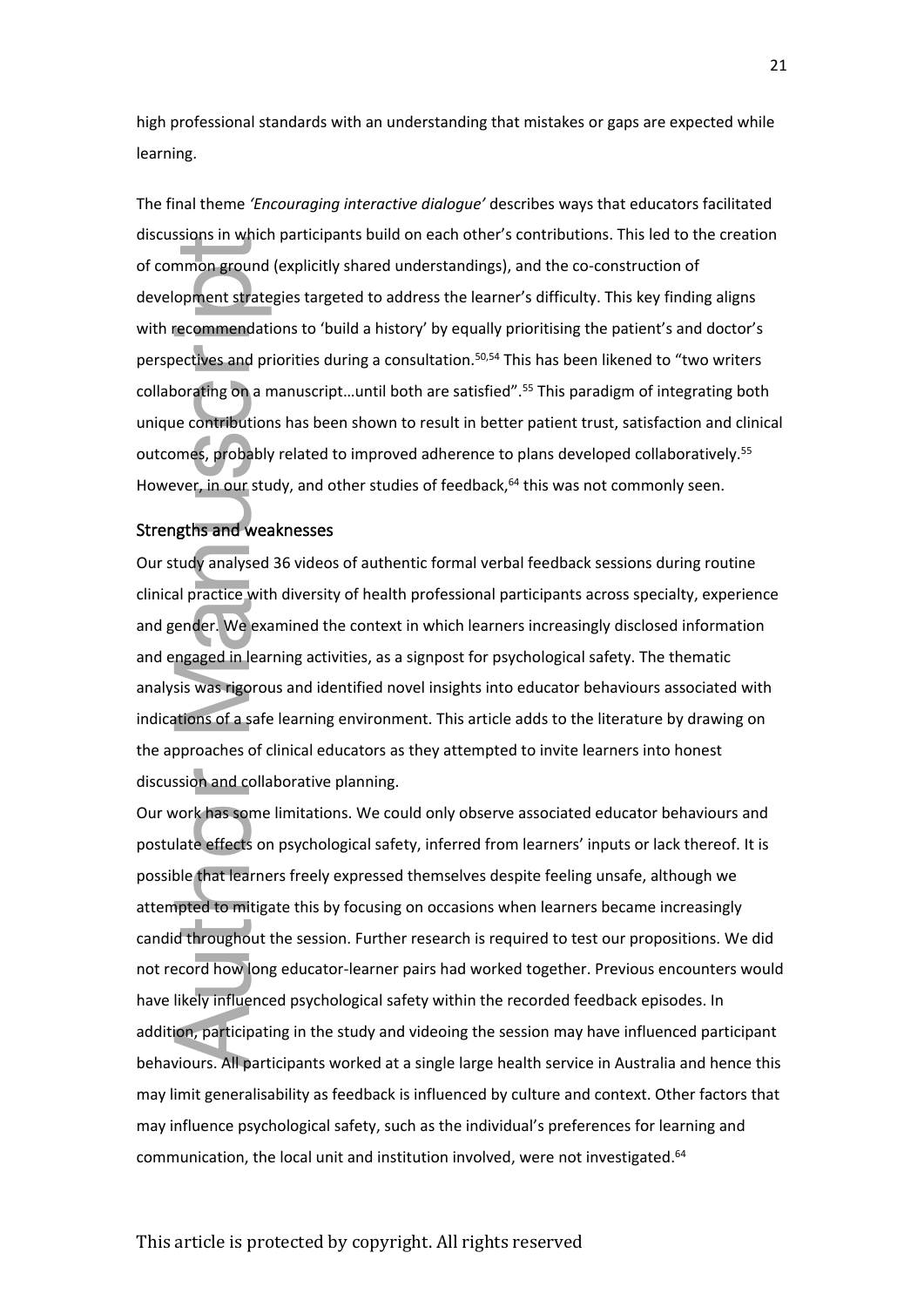### **Conclusions**

There is increasing evidence to suggest that feedback, when characterised by an interactive dialogue, results in better outcomes for learners.<sup>8,15,32,65</sup> However, the literature is thin when it comes to explaining how a safe climate is built, to encourage learners to take risks within a feedback dialogue. Our data demonstrated than when learner and educator perspectives were shared, considered and responded to, new co-constructed ideas were fashioned. There were indications of learners 'testing the waters', with educators' responses strongly influencing subsequent learner involvement. When there were signs of psychological safety, conversations took on a 'building on' tenor, which incorporated the agendas of both parties. If participants set their sights on optimising learning through feedback, creating a psychologically safe environment, to encourage learners to take risks, becomes crucial. back dialogue.<br>
shared, consider<br>
indications of<br>
incidents set therefore<br>
incidents set therefore<br>
including safe<br>
indepth obser<br>
incidents contributions<br>
respectived the recripts, interpreticipated in delined prepare<br>
ar

This in-depth observational study clarifies what psychologically safe workplace feedback conversations could look like and offers educators linguistic strategies that may foster learners' contributions to feedback 'created with them', not 'directed at them'.

### **Contributors**

CJ conceived the research question, participated in research design, analysed videos and transcripts, interpreted data and prepared and revised the manuscript.

JK participated in designing the research, analysed videos and transcripts, interpreted data and helped prepare and revise the manuscript.

EM participated in designing the research, analysed videos and transcripts, interpreted data and helped prepare and revise the manuscript.

All authors approved the final manuscript and agreed to be accountable for all aspects of this work.

### Acknowledgements

We would like to thank Professor Debra Nestel and Dr Kylie Horne for their comments on a draft of this work. We are indebted to the health professionals who generously videoed their feedback interactions.

### Funding:

None

### Conflicts of Interest:

None

22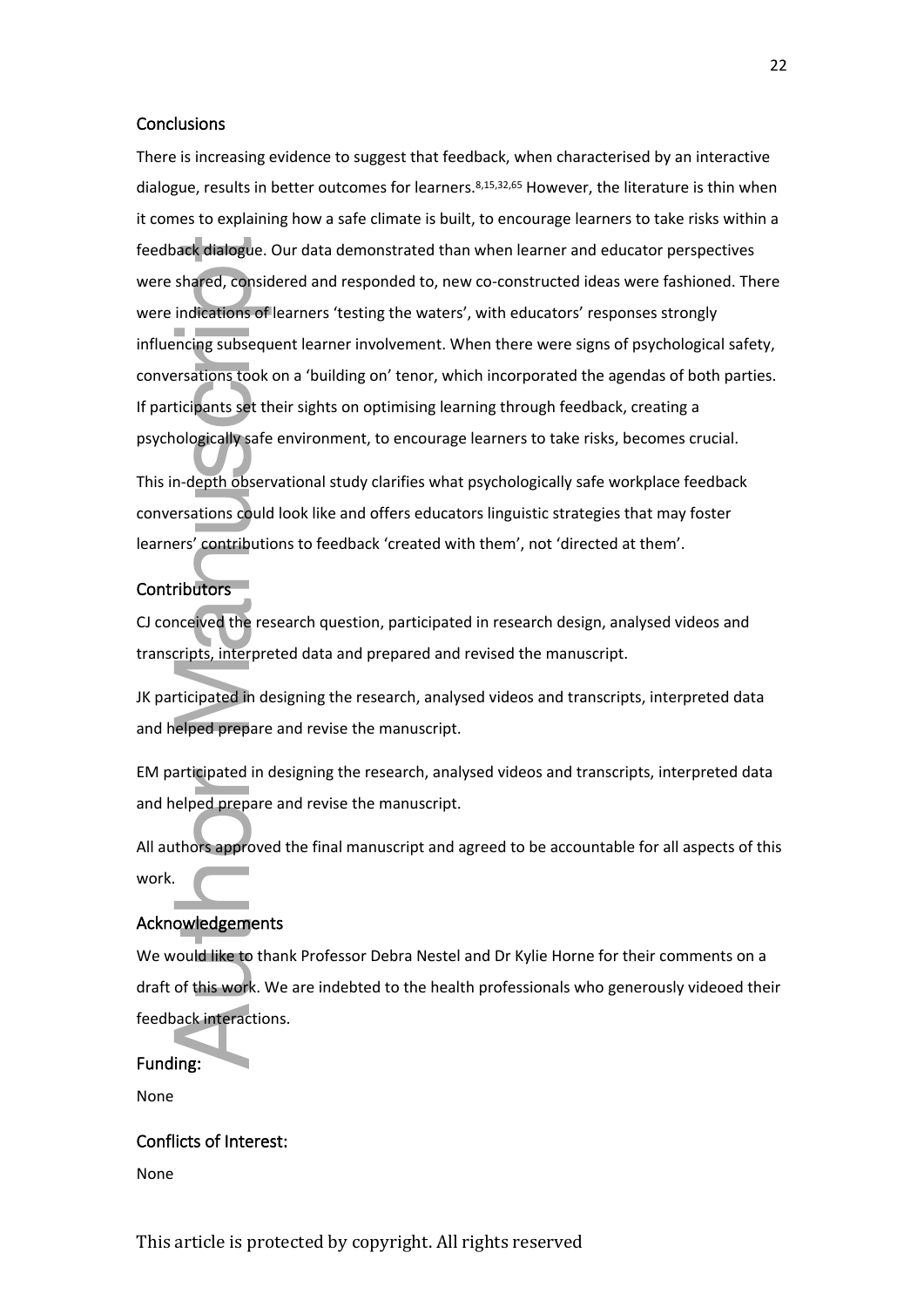### Ethics approval

This study was approved by the Human Research Ethics Committee at Monash Health (Reference 15233L) and Monash University (Reference CF13/1912-2013001005). Written informed consent was obtained by all participants.

### References

- 1. Watling CJ. Unfulfilled promise, untapped potential: feedback at the crossroads. *Medical Teacher.* 2014;36(8):692-697.
- 2. Wood D. Formative assessment. In: Swanwick T, ed. *Understanding medical education. Evidence, theory and practice.* 1st ed. Oxford: Wiley-Blackwell; 2010.
- 3. van der Leeuw RM, Teunissen PW, van der Vleuten CPM. Broadening the Scope of Feedback to Promote Its Relevance to Workplace Learning. *Academic Medicine.*  2018;93(4):556-559.
- 4. Johnson CE, Weerasuria MP, Keating JL. The effect of face-to-face verbal feedback compared to no or alternative feedback on the objective workplace task performance of health professionals: a systematic review and meta-analysis. *BMJ Open.* 2020;*In press*. rences<br>
Watling CJ.<br>
Medical Tec<br>
Wood D. Fc<br>
education.<br>
van der Lee<br>
Feedback to<br>
2018;93(4):<br>
Johnson CE<br>
compared t<br>
of health pr<br>
press.<br>
Boud D, Mc<br>
Feedback in<br>
Sadler DR. I<br>
Instructionc<br>
Hattie J, Tin<br>
2007;77(1):
- 5. Boud D, Molloy E. What is the problem with feedback? In: Boud D, Molloy E, eds. *Feedback in higher and professional education.* London: Routledge; 2013:1-10.
- 6. Sadler DR. Formative assessment and the design of instructional systems. *Instructional Science.* 1989;18(2):119-144.
- 7. Hattie J, Timperley H. The Power of Feedback. *Review of Educational Research.*  2007;77(1):81-112.
- 8. Nicol DJ, Macfarlane-Dick D. Formative assessment and self-regulated learning: a model and seven principles of good feedback practice. *Studies in Higher Education.*   $2006;31(2):199-218.$
- 9. Johnson CE, Molloy EK. Building evaluative judgement through the process of feedback. In: Boud D, Ajjawi R, Dawson P, Tai J, eds. *Developing evaluative judgement in higher education. Assessment for knowing and producing quality work.* London: Routledge; 2018:166-175.
- 10. Dawson P, Ajjawi R, Boud D, Tai J. Introduction: what is evaluative judgement? In: Boud D, Ajjawi R, Dawson P, Tai J, eds. *Developing evaluative judgement in higher education. Assessment for knowing and producing quality work.* London: Routledge;  $2018:1 - 4.$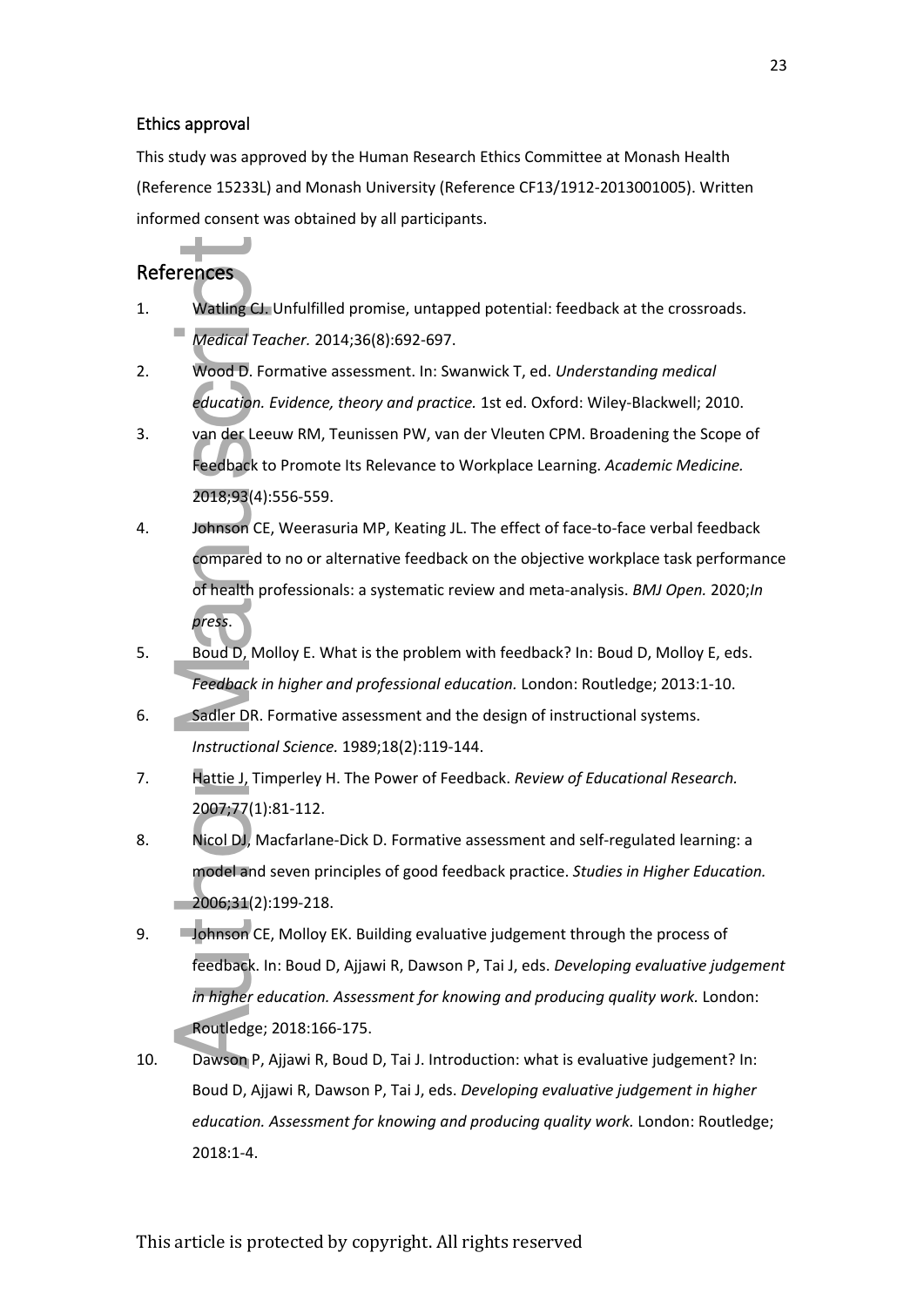- 11. Noble C, Billett S, Armit L, et al. "It's yours to take": generating learner feedback literacy in the workplace. *Advances in health sciences education : theory and practice.*  2019.
- 12. Kaufman DM, Mann KV. Teaching and learning in medical education: How theory can inform practice. In: Swanwick T, ed. *Understanding medical education. Evidence, theory and practice.* 2nd ed. Oxford: Wiley Blackwell; 2014:7-29.
- 13. Tai JH, Ajjawi R, Boud D, Dawson P, Panadero E. Developing evaluative judgement: enabling students to make decisions about the quality of work. *Higher Education.*  2017: [https://doi.org/10.1007/s10734-10017-10220-10733.](https://doi.org/10.1007/s10734-10017-10220-10733)
- 14. Sargeant J, Lockyer J, Mann K, et al. Facilitated Reflective Performance Feedback: Developing an Evidence- and Theory-Based Model That Builds Relationship, Explores Reactions and Content, and Coaches for Performance Change (R2C2). *Academic Medicine.* 2015;90(12):1698-1706. inform practice. In: Swanwick T, ed. Understonding medical education. *Evidence*<br> **Theory ond proctice:** 2nd ed. Oxford: Willey Blackwell: 2014:7-29.<br> **Call JH, Aijawi R, Boud D, Dawson P, Panadero E. Developing evaluative**
- 15. Ajjawi R, Boud D. Researching feedback dialogue: an interactional analysis approach. *Assessment & Evaluation in Higher Education.* 2017;42(2):252-265.
- 16. Armson H, Lockyer JM, Zetkulic M, Könings KD, Sargeant J. Identifying coaching skills to improve feedback use in postgraduate medical education. *Medical Education.*  2019;53(5):477-493.
- 17. Ramani S, Konings KD, Ginsburg S, van der Vleuten CPM. Twelve tips to promote a feedback culture with a growth mind-set: Swinging the feedback pendulum from recipes to relationships. *Medical Teacher.* 2018:1-7.
- 18. Molloy E, Bearman M. Embracing the tension between vulnerability and credibility: 'intellectual candour' in health professions education. *Med Educ.* 2019;53(1):32-41.
- 19. Johnson CE, Keating JL, Farlie MK, Kent F, Leech M, Molloy EK. Educators' behaviours during feedback in authentic clinical practice settings: an observational study and systematic analysis. *BMC Medical Education.* 2019;19(1):129.
- 20. Molloy E. Time to pause: feedback in clinical education. In: Delany C, Molloy E, eds. *Clinical education in the health professions.* Sydney: Elsevier; 2009:128-146.
- 21. Blatt B, Confessore S, Kallenberg G, Greenberg L. Verbal interaction analysis: viewing feedback through a different lens. *Teaching and Learning in Medicine.*  2008;20(4):329-333.
- 22. Carless D, Boud D. The development of student feedback literacy: enabling uptake of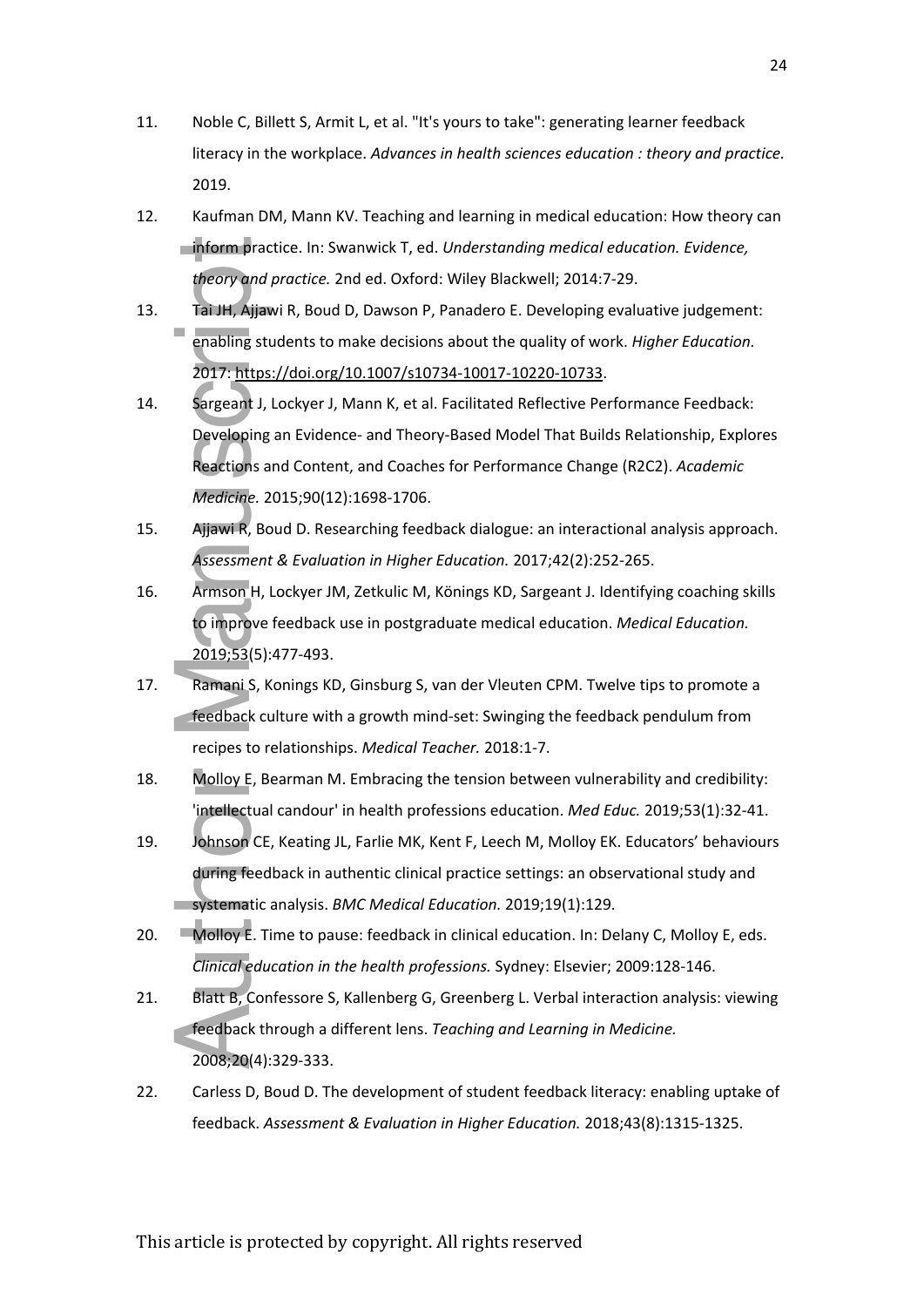- 23. Sargeant J, Mann K, Sinclair D, van der Vleuten C, Metsemakers J. Challenges in multisource feedback: intended and unintended outcomes. *Medical Education.*  2007;41(6):583-591.
- 24. Pelgrim EAM, Kramer AWM, Mokkink HGA, Vleuten CPM. Quality of written narrative feedback and reflection in a modified mini-clinical evaluation exercise: an observational study. *BMC Medical Education.* 2012;12(12):97.
- 25. Bing-You RG, Paterson J, Levine MA. Feedback falling on deaf ears: residents' receptivity to feedback tempered by sender credibility. *Medical Teacher.*  1997;19(1):40-44.
- 26. Winstone NE, Nash RA, Rowntree J, Parker M. 'It'd be useful, but I wouldn't use it': barriers to university students' feedback seeking and recipience. *Studies in Higher Education.* 2017;42(11):2026-2041.
- 27. Ende J. Feedback in clinical medical education. *Journal of the American Medical Association.* 1983;250(6):777-781.
- 28. Sargeant J, Lockyer JM, Mann K, et al. The R2C2 Model in Residency Education: How Does It Foster Coaching and Promote Feedback Use? *Acad Med.* 2018;93(7):1055- 1063.
- 29. Sargeant J, Armson H, Chesluk B, et al. The processes and dimensions of informed self-assessment: a conceptual model. *Academic Medicine.* 2010;85(7):1212-1220.
- 30. Telio S, Ajjawi R, Regehr G. The "educational alliance" as a framework for reconceptualizing feedback in medical education. *Academic Medicine.*  2015;90(5):609-614. **Example 12**<br> **New Index And reflection** in a modified mini-clinical evalu<br> **New Your RG**, Paterson J, Levine MA. Feedback falling on<br> **Teceptivity to feedback tempered by sender credibility.**<br> **New Your RG**, Paterson J, L
- 31. Telio S, Regehr G, Ajjawi R. Feedback and the educational alliance: examining credibility judgements and their consequences. *Medical Education.* 2016;50(9):933- 942.
- 32. Carless D. Trust and its role in facilitating dialogic feedback. In: Boud D, Molloy E, eds. *Feedback in higher and professional education.* London: Routledge; 2013:90-103.
- 33. Tschannen-Moran M. *Trust matters: Leadership for successful schools.* San Francisco: Jossey Bass; 2004.
- 34. Edmondson AC. Psychological Safety and Learning Behavior in Work Teams. *Administrative Science Quarterly.* 1999;44(2):350-383.
- 35. Rosenbaum L. Cursed by Knowledge Building a Culture of Psychological Safety.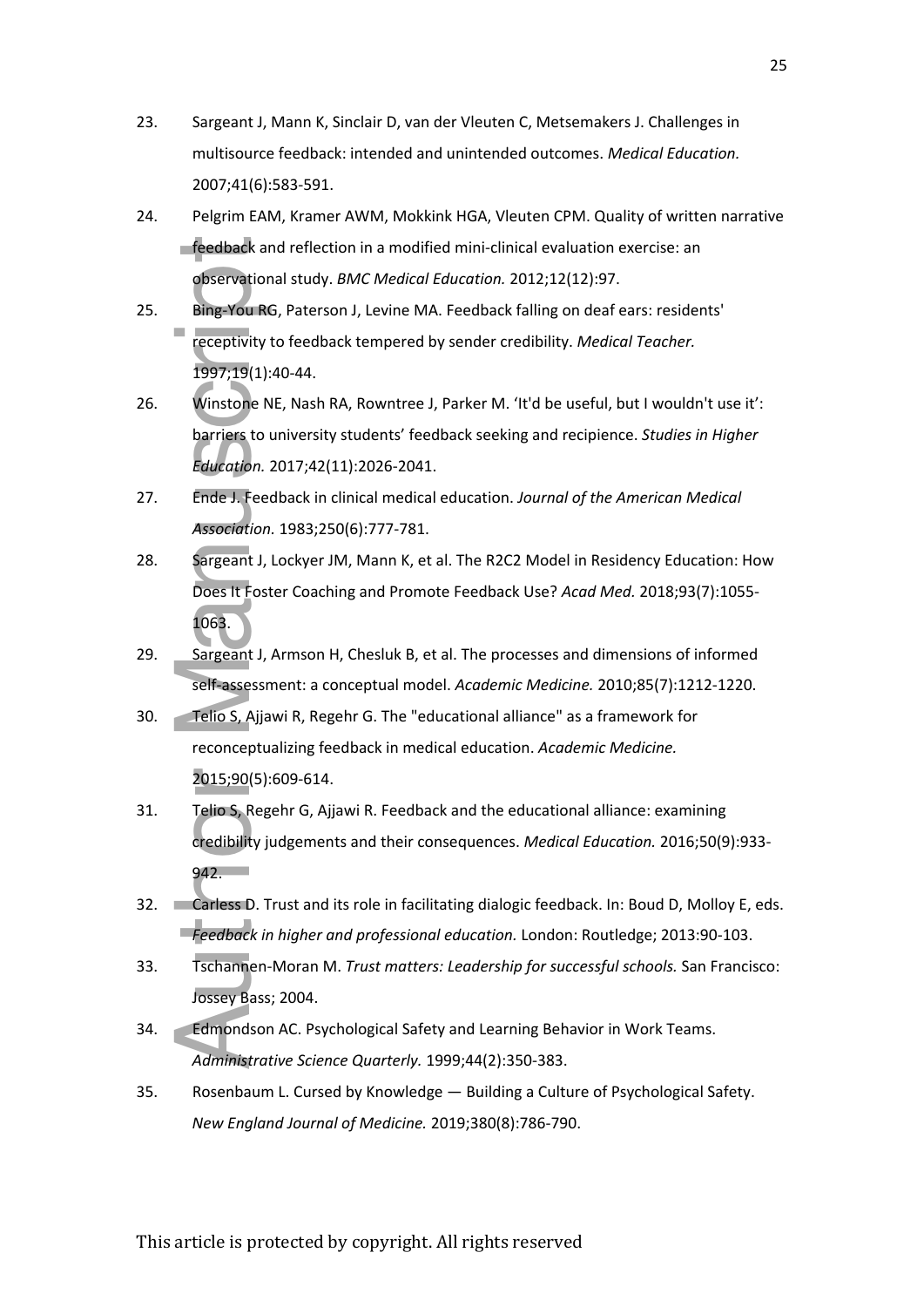- 36. Riskin A, Erez A, Foulk TA, et al. The Impact of Rudeness on Medical Team Performance: A Randomized Trial. *Pediatrics.* 2015;136(3):487-495.
- 37. Katz D, Blasius K, Isaak R, et al. Exposure to incivility hinders clinical performance in a simulated operative crisis. *BMJ Quality & amp; Safety.* 2019;28(9):750-757.
- 38. Edmondson AC. Learning from Mistakes is Easier Said Than Done: Group and Organizational Influences on the Detection and Correction of Human Error. *The Journal of Applied Behavioral Science.* 1996;32(1):5-28.
- 39. Rudolph JW, Raemer DB, Simon R. Establishing a Safe Container for Learning in Simulation: The Role of the Presimulation Briefing. *Simulation in Healthcare.*  2014;9(6):339-349.
- 40. Kolbe M, Eppich W, Rudolph J, et al. Managing psychological safety in debriefings: a dynamic balancing act. *BMJ Simulation and Technology Enhanced Learning.*  2019:bmjstel-2019-000470.
- 41. Krogh K, Bearman M, Nestel D. "Thinking on your feet"—a qualitative study of debriefing practice. *Advances in Simulation.* 2016;1(1):12.
- 42. Silverman J, Kurtz S, Draper J. Building the relationship. In: *Skills for communicating with patients.* 3rd ed. London: Radcliffe Publishing 2013:118-148.
- 43. Bynum WE, Haque TM. Risky Business: Psychological Safety and the Risks of Learning Medicine. *Journal of Graduate Medical Education.* 2016;8(5):780-782.
- 44. Harrison CJ, Konings KD, Schuwirth L, Wass V, van der Vleuten C. Barriers to the uptake and use of feedback in the context of summative assessment. *Advances in health sciences education : theory and practice.* 2015;20(1):229-245. **Edmondson AC.** Learning from Mistakes is<br> **Organizational Influences on the Detection**<br> *Reudolph JW, Raemer DB, Simon R. Establiss*<br> **Rudolph JW, Raemer DB, Simon R. Establiss**<br> **Simulation: The Role of the Presimulation**
- 45. Castanelli DJ, Jowsey T, Chen Y, Weller JM. Perceptions of purpose, value, and process of the mini-Clinical Evaluation Exercise in anesthesia training. *Can J Anaesth.*  2016;63(12):1345-1356.
- 46. Panhwar MS, Kalra A. Breaking Down the Hierarchy of Medicine: The airline industry has taken the lead to improve communications for pilots, it is now time for medicine to follow with physicians. *European Heart Journal.* 2019;40(19):1482-1483.
- 47. Crowe S, Clarke N, Brugha R. 'You do not cross them': Hierarchy and emotion in doctors' narratives of power relations in specialist training. *Social Science & Medicine.*  2017;186:70-77.
- 48. Palincsar AS. Social constructivist perspectives on teaching and learning. *Annual*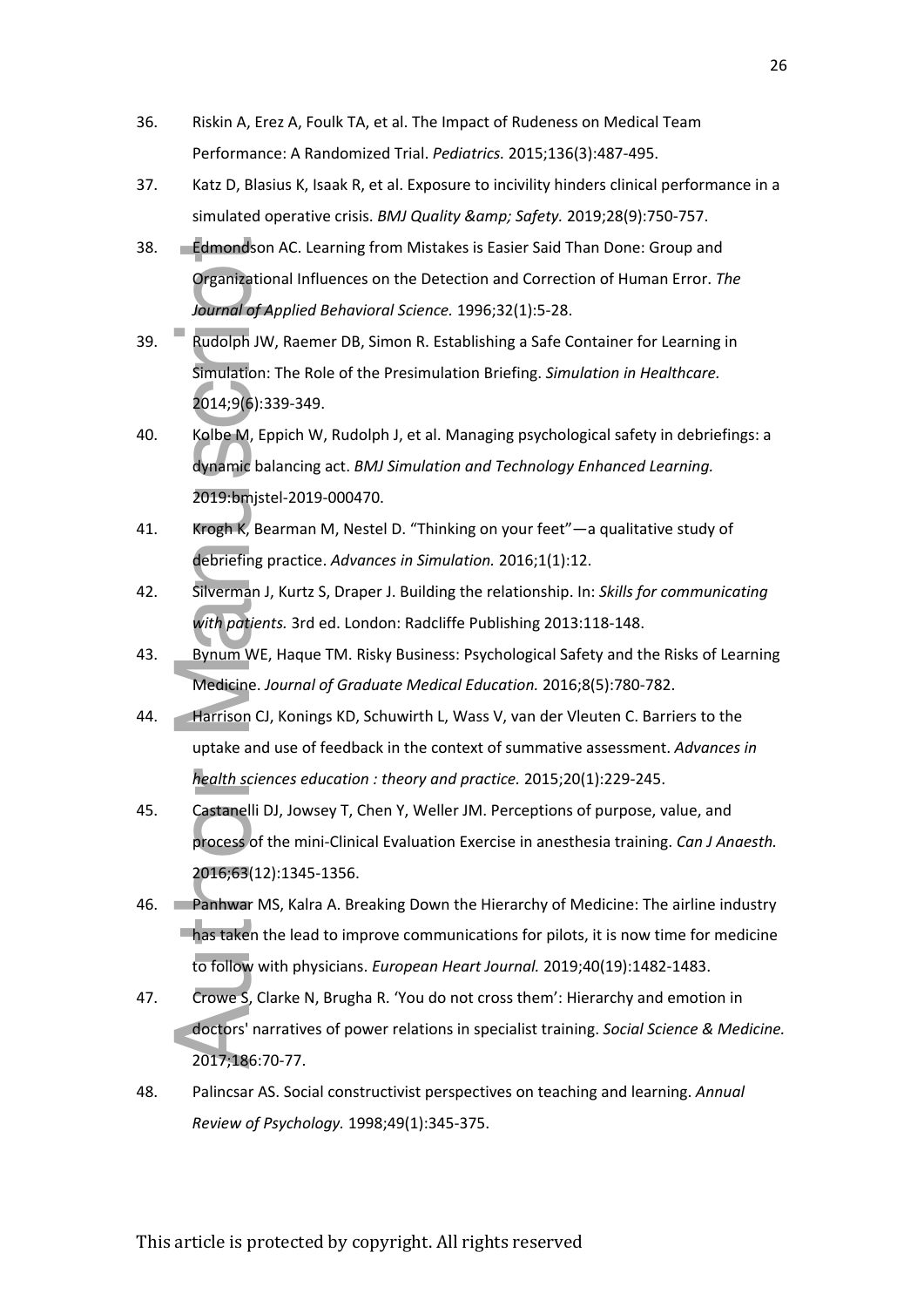- 49. Johnson CE, Keating JL, Boud DJ, et al. Identifying educator behaviours for high quality verbal feedback in health professions education: literature review and expert refinement. *BMC Medical Education.* 2016;16(1):96.
- 50. Silverman J, Kurtz S, Draper J. *Skills for communicating with patients.* 3rd ed. London: Radcliffe Publishing; 2013.
- 51. Miles M, Huberman AJS. *Qualitative data analysis: a methods sourcebook.* Los Angeles: Sage; 2014.
- 52. Boeije H. A Purposeful Approach to the Constant Comparative Method in the Analysis of Qualitative Interviews. *Quality and Quantity.* 2002;36(4):391-409.
- 53. Vygotsky LS. Interation between learning and development. In: Cole M, John-Steiner V, Scribner S, Souberman E, eds. *Mind and Society.* Cambridge Massachusetts: Harvard University Press; 1978:77-91. Radcliffe Pu<br>
Miles M, Hu<br>
Angeles: Sag<br>
Boeije H. A I<br>
of Qualitativ<br>
Vygotsky LS<br>
V, Scribner 9<br>
Harvard Uni<br>
Haidet P, Pa<br>
on Informat<br>
2003;163(10<br>
Platt FW, Pl;<br>
Interview. A<br>
Zimmerman<br>
consultatior<br>
Urrieta L. Fig<br>
- 54. Haidet P, Paterniti DA. "Building" a History Rather Than "Taking" One: A Perspective on Information Sharing During the Medical Interview. *Archives of Internal Medicine.*  2003;163(10):1134-1140.
- 55. Platt FW, Platt CM. Two Collaborating Artists Produce a Work of Art: The Medical Interview. *Archives of Internal Medicine.* 2003;163(10):1131-1132.
- 56. Zimmermann C, Del Piccolo L, Finset A. Cues and concerns by patients in medical consultations: A literature review. *Psychological Bulletin.* 2007;133(3):438-463.
- 57. Urrieta L. Figured Worlds and Education: An Introduction to the Special Issue. *The Urban Review.* 2007;39(2):107-116.
- 58. Silverman J, Kurtz S, Draper J. Defining what to teach and learn. In: *Skills for communicating with patients.* 3rd ed. London: Radcliffe Publishing 2013:7-34.
- 59. Rudolph JW, Simon R, Raemer DB, Eppich WJ. Debriefing as formative assessment: closing performance gaps in medical education. *Academic Emergency Medicine.*   $2008;15(11):1010-1016.$
- 60. Silverman J, Kurtz S, Draper J. Initiating the session. In: *Skills for communicating with patients.* 3rd ed. London Radcliffe Pulishing; 2013:35-58.
- 61. Bearman M, Molloy E. Intellectual streaking: The value of teachers exposing minds (and hearts). *Med Teach.* 2017;39(12):1284-1285.
- 62. Billett S. Errors and learing from errors at work. In: Bauer J, Hartteis C, eds. *Human Falibility: The Ambiguity of Errors for Work and Learning.* Dordrecht: Springer; 2012:17-32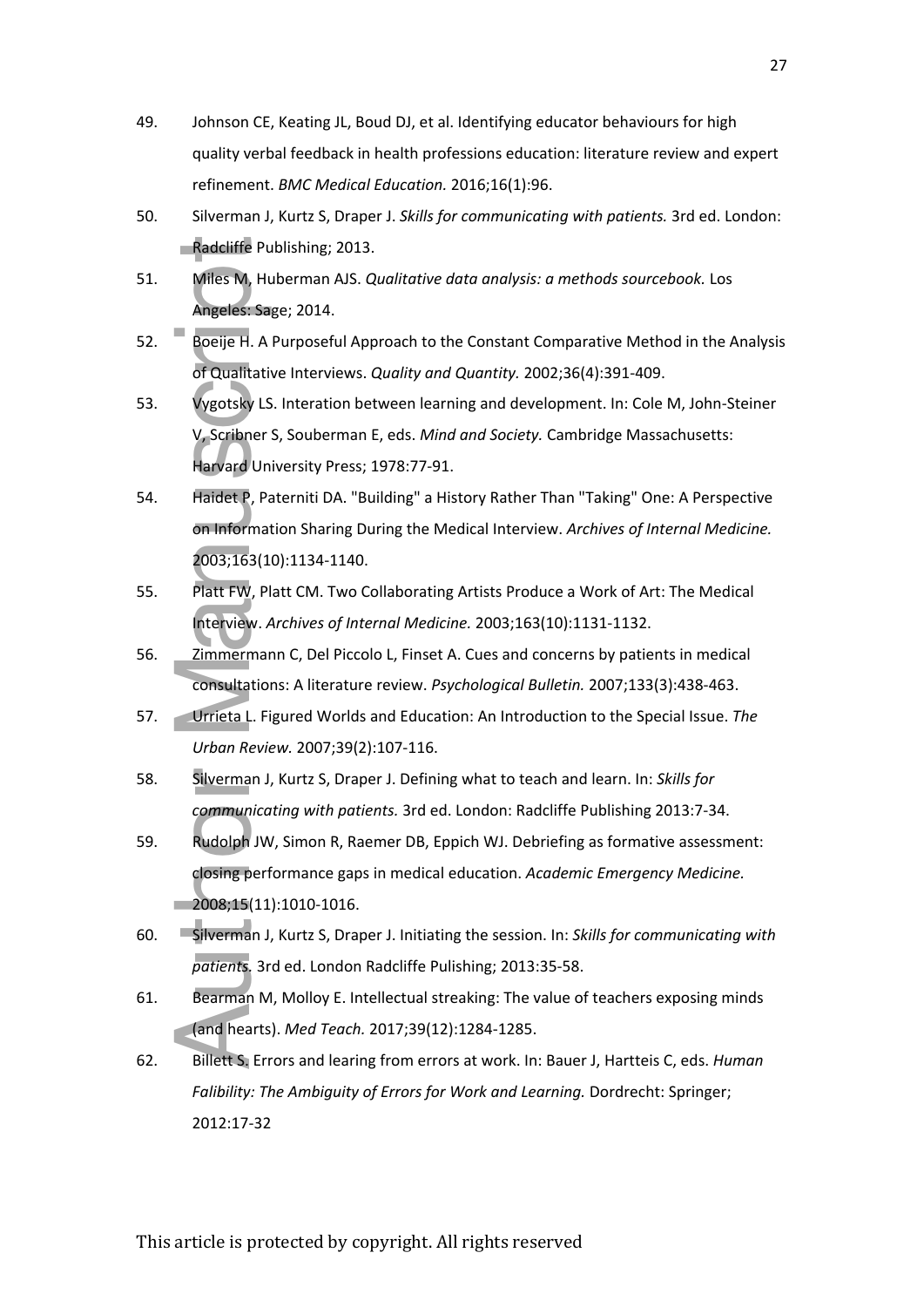- 63. Dweck CS. Motivational processes affecting learning. *The American psychologist.*  1986;41.
- 64. Ramani S, Post SE, Könings K, Mann K, Katz JT, van der Vleuten C. "It's Just Not the Culture": A Qualitative Study Exploring Residents' Perceptions of the Impact of Institutional Culture on Feedback. *Teaching and Learning in Medicine.*  2017;29(2):153-161.
- 65. Molloy E, Boud D. Changing conceptions of feedback. In: D. B, Molloy E, eds.

*Feedback in higher and professional education.* London: Routledge 2013:11-33. Author Manuscript